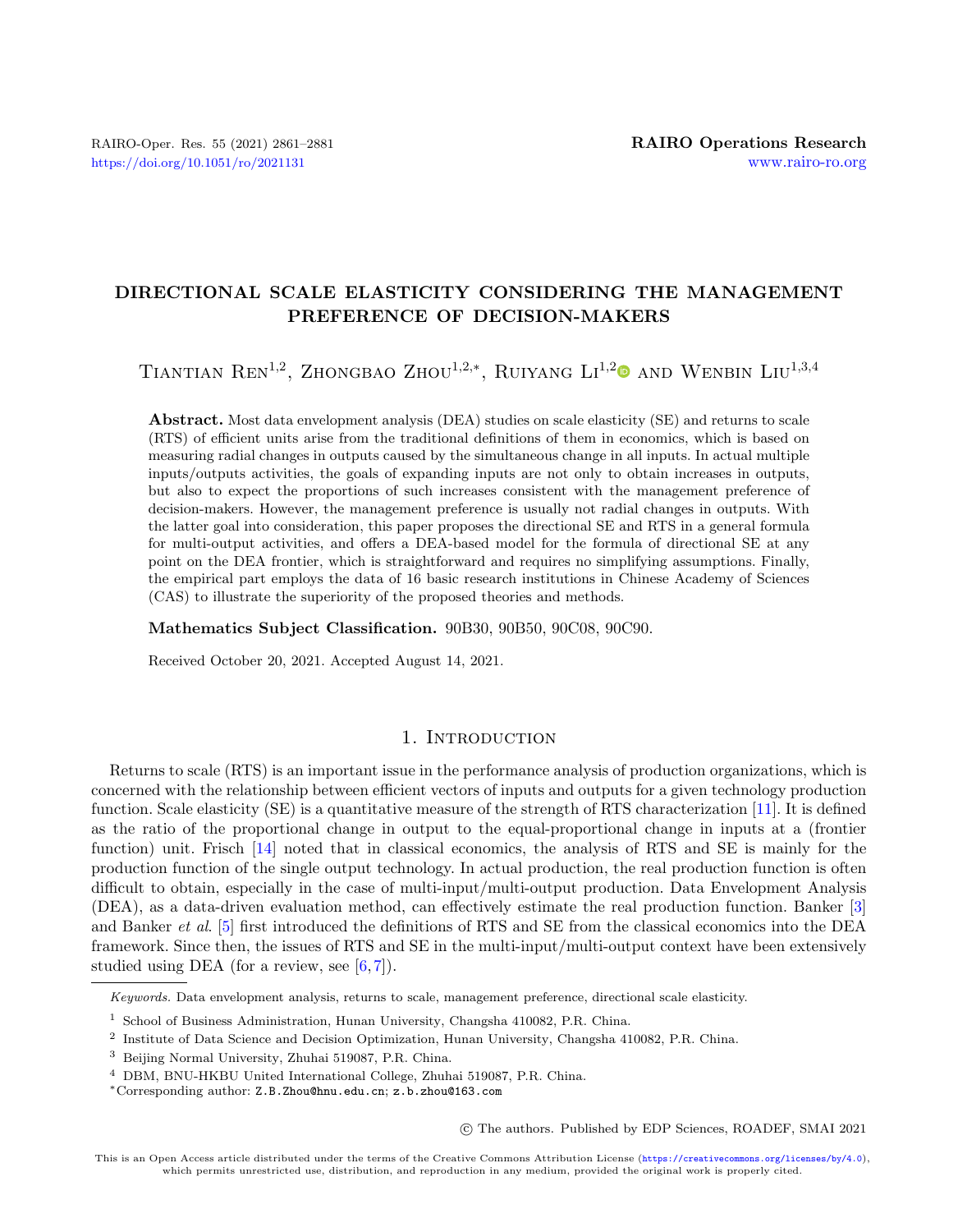#### $2862$  T. REN  $ETAL$ .

Within the existing work in DEA, there are two strands of research to providing RTS information of the decision-making units (DMUs), including the qualitative and quantitative approaches. The former is to describe the qualitative characterization of RTS, that is, to distinguish whether DMUs have increasing, constant or decreasing RTS (see, e.g., [\[4,](#page-19-6)[5,](#page-19-3)[8,](#page-19-7)[9,](#page-19-8)[22,](#page-20-0)[23\]](#page-20-1), among others). The latter is to measure the numerical value of SE, as noted, which can be used to offer a stronger quantitative characterization of RTS than the qualitative approach. Relatively recently, most DEA research efforts in developing the quantitative approach include, e.g., Golany and Yu [\[15\]](#page-19-9), Førsund and Hjalmarsson [\[11,](#page-19-0) [12\]](#page-19-10), Podinovski et al. [\[19\]](#page-20-2), Podinovski and Førsund [\[18\]](#page-19-11), Atici and Podinovski [\[1\]](#page-19-12), Zelenyuk [\[27\]](#page-20-3), Mirjaberi and Matin [\[16\]](#page-19-13), Podinovski et al. [\[17,](#page-19-14) [20,](#page-20-4) [21\]](#page-20-5). Our development also mainly contributes to the quantitative approach as outline below.

In essence, the above studies mostly arise from the definitions of RTS and SE in DEA by Banker [\[3\]](#page-19-2), which is based on the idea of measuring the radial change in outputs caused by the radial change in inputs. However, in practice, the decision-maker usually has a preferred (or desirable) change in outputs due to the constraints of actual management needs and objective conditions, and it is referred as the management preference of decisionmakers in our paper. Taking the two outputs of banking activities, total loans and total customers served, when the latter approaches saturation, managers will naturally prefer the growth of total loans rather than the radial growth of these two outputs. In most cases, the management preference of decision-makers is not radial, so the results of SE calculated by the traditional approaches with radial measure do not suffice to provide practical guidance for the management. In fact, our numerical examples also verify that the SE and RTS are different under different management preference of the decision-makers. Therefore, it is necessary to measure RTS and SE with respect to the actual management preference of decision-makers. To this end, in the multi-input/multioutput context, this paper proposes a method to define and measure directional RTS and directional SE with the consideration of the management preference of decision-makers. In our method, the management preference of decision-makers is characterized by the specified direction of output changes, and then the amount of output changes satisfying such management preference can be measured by the projection of actual optimal outputs in this direction. The detailed definitions of directional SE and RTS will be introduced in Section [2.](#page-2-0)

Furthermore, it is worth noting that the projection in the specified direction of output changes is usually related to the direction of input changes, so there is also the problem of optimizing the direction of input changes for the target DMU. As mentioned above, most of the traditional methods assume that all inputs change in an equal proportion, although the input-directional SE is introduced and discussed in Yang et al. [\[26\]](#page-20-6) and Yang and Liu [\[25\]](#page-20-7) (abbreviated as Yang's method hereafter). Obviously, the equal-proportional change in all inputs may not be the best strategy for decision-makers in the presence of their own management preferences, which is illustrated via the following empirical example in this paper. Thus, in this work the direction of input changes is also considered so that one can find out a higher SE along the specific direction of output changes by varying the direction of input changes.

The purpose of this paper is to develop the analysis of SE and RTS for the target DMU along the direction satisfying the manager preference. The contributions of our work are threefold. First, we introduce the direction of output changes to describe the management preference of decision-makers, and extend the concepts of directional SE and directional RTS on this basis. Second, we propose a general DEA-based method to numerically calculate the directional SE at any point on the DEA frontier. Instead of several estimation methods for directional SE (e.g., Yang's method), we provide a straightforward derivation for the formula of the directional SE, and accordingly construct two auxiliary linear programs to obtain the exact values of the right- and left-hand directional SE. This proposed method used for measuring the directional SE not only overcomes the problems of infeasibility and parameter interference that arises Yang's method, but also can be easily extended to more general cases since no simplifying assumptions are imposed. Third, we employ the data from 16 basic research institutions in CAS as the empirical example to illustrate the advantages of the analyses of directional SE and directional RTS. The results show that the directional SE and directional RTS provide more precise information than those of traditional SE and RTS on how to adjust inputs to maximize output increases consistent with the decision maker's management preference.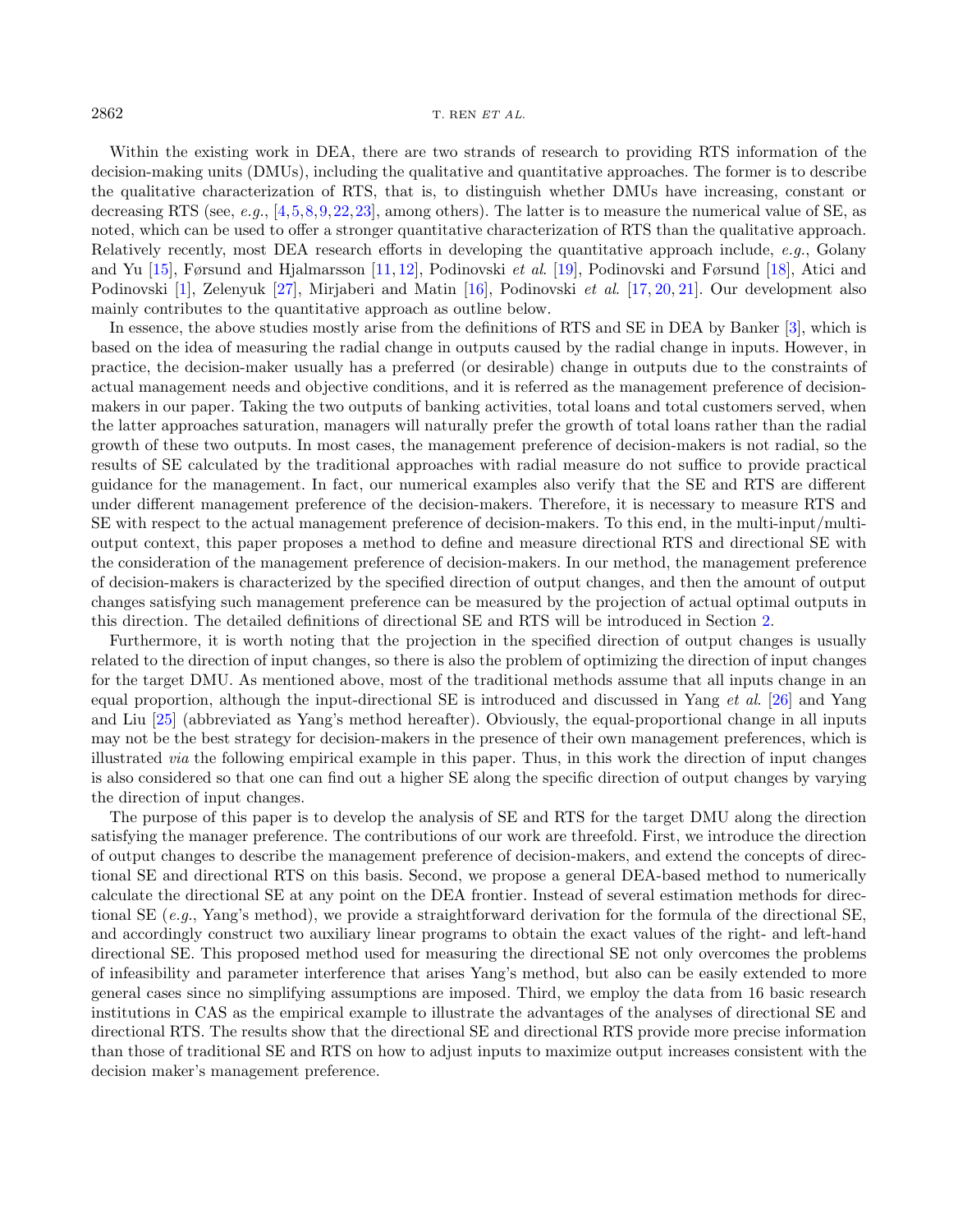The structures of these contributions are organized as follows. In Section [2,](#page-2-0) we propose the generalized definitions of directional RTS and directional SE considering the management preference of decision-makers. In Section [3,](#page-5-0) we offer a DEA-based approach to derive the formulae for directional SE of the DMU located at the DEA frontier. In Section [4,](#page-7-0) we provide an empirical example consisting of data from 16 basic institutes of CAS in 2016 to illustrate the proposed theories and models. The last section contains the conclusion and delineates prospects of further research.

## 2. Definitions of directional RTS and directional SE

<span id="page-2-0"></span>In this section, we propose the generalized definitions RTS and SE with consideration of the management preference of the decision-makers. Suppose there are *n* observed DMUs.  $\mathbf{X}_j = (x_{1j}, \ldots, x_{mj})^T$  and  $\mathbf{Y}_j =$  $(y_{1j},\ldots,y_{sj})^T$  represent the input vector and the output vector that of the j-th DMU, respectively. Under the assumption of variable returns to scale (VRS), the production possibility set (PPS) can be formulated as:

$$
T = \left\{ (\mathbf{X}, \mathbf{Y}) | \sum_{j=1}^{n} \lambda_j \mathbf{X}_j \le \mathbf{X}, \sum_{j=1}^{n} \lambda_j \mathbf{Y}_j \ge \mathbf{Y}, \sum_{j=1}^{n} \lambda_j = 1, \lambda_j \ge 0, j = 1, 2, \dots, n \right\}.
$$
 (2.1)

Before discussing the scale issues, it should be kept in mind that RTS and SE is a local property and applies to boundary (frontier) points. This argument is emphasized in most studies: examples include Banker and Thrall [\[4\]](#page-19-6), Førsund and Hjalmarsson [\[11\]](#page-19-0), Yang and Liu [\[25\]](#page-20-7) and Zelenyuk [\[27\]](#page-20-3) among others. In the studies, the definition of SE is only associated to the efficient units on the frontier, and therefore it does not depend on the efficiency measure. For an inefficient DMU that is a point in the interior of the PPS is first represented by a benchmark (projection) of the frontier, in which case some explicit efficiency measures are needed, and thereafter the discussion of the scale issue is targeted at this benchmark. Podinovski et al. [\[19\]](#page-20-2) extended the SE to the inefficient DMUs by integrating the input and output radial efficiency measures into the formulae of SE, which is essentially in line with the idea of the typical literature mentioned above. Such benchmarks for inefficient DMUs in Podinovski et al. [\[19\]](#page-20-2) are set as the input and output radial projections.

Analogous to this idea, we employ the Farrell measures of efficiency from input and output orientation [\[10\]](#page-19-15) to realize the radial projections for a target  $DMU(X_0, Y_0)$ , which have been commonly used as the benchmarks for inefficient DMUs in the discussion of SE using DEA methods. Such projections can be determined by solving the following input- and output-oriented BCC models, respectively. [BCC-I]

<span id="page-2-1"></span> $)$ 

$$
\min \theta = \theta_0 - \varepsilon \left( \mathbf{s}^{-} \mathbf{e}^{T} + \mathbf{s}^{+} \mathbf{e}^{T} \right)
$$
  
s.t. 
$$
\sum_{j=1}^{n} \lambda_j \mathbf{X}_j + \mathbf{s}^{-} = \theta_0 \mathbf{X}_0,
$$

$$
\sum_{j=1}^{n} \lambda_j \mathbf{Y}_j - \mathbf{s}^{+} = \mathbf{Y}_0,
$$

$$
\sum_{j=1}^{n} \lambda_j = 1,
$$

$$
\lambda_j \geq 0, \quad j = 1, ..., n,
$$

$$
\mathbf{s}^{-}, \mathbf{s}^{+} \geq 0.
$$

$$
(2.2)
$$

[BCC-O]

$$
\min \varphi = \varphi_0 - \varepsilon \left( \mathbf{s}^- \mathbf{e}^T + \mathbf{s}^+ \mathbf{e}^T \right)
$$
  
s.t. 
$$
\sum_{j=1}^n \lambda_j \mathbf{X}_j + \mathbf{s}^- = \mathbf{X}_0,
$$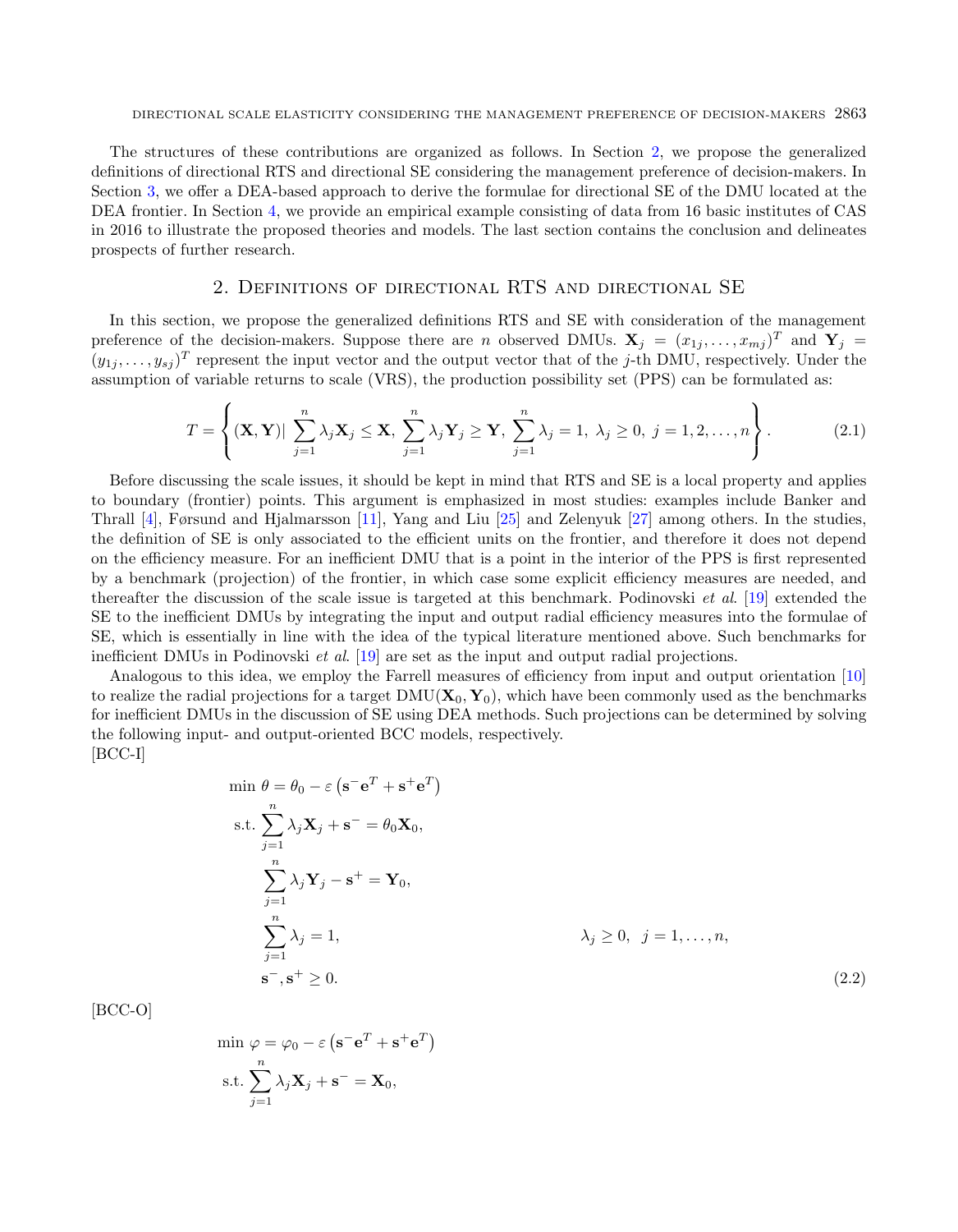$2864$  T. REN ET AL.

$$
\sum_{j=1}^{n} \lambda_j \mathbf{Y}_j - \mathbf{s}^+ = \mathbf{Y}_0 + \varphi_0 \delta \mathbf{Y}_0,
$$
\n
$$
\sum_{j=1}^{n} \lambda_j = 1,
$$
\n
$$
\lambda_j \ge 0, \ j = 1, \dots, n,
$$
\n
$$
\mathbf{s}^-, \ \mathbf{s}^+ \ge 0.
$$
\n(2.3)

Here  $\varepsilon$  is a non-Archimedean small positive number, and the vectors  $\mathbf{s}^- = (s_1^-, \ldots, s_m^-)$  and  $\mathbf{s}^+ = (s_1^+, \ldots, s_s^+)$ represent the input slacks and output slacks, respectively. The  $DMU(X_0, Y_0)$  is called "strongly efficient" if and only if the optimal solution  $(\theta^*, \lambda^*, \mathbf{s}^{+*}, \mathbf{s}^{-*})$   $((\varphi^*, \lambda^*, \mathbf{s}^{+*}, \mathbf{s}^{-*}))$  obtained from model  $(2.2)$   $((2.3))$  $((2.3))$  $((2.3))$  satisfies  $\theta^* = 1$  ( $\varphi^* = 1$ ) and has no slacks ( $\mathbf{s}^{+*} = 0, \mathbf{s}^{-*} = 0$ ). Otherwise, the DMU( $\mathbf{X}_0, \mathbf{Y}_0$ ) can be brought into the strongly efficient status by the BCC-I and BCC-O projections as defined by [BCC-I-P]

<span id="page-3-2"></span><span id="page-3-1"></span><span id="page-3-0"></span>
$$
\mathbf{X}_0^{I*} \leftarrow \theta^* \mathbf{X}_0 - \mathbf{s}^{-*},
$$
  
\n
$$
\mathbf{Y}_0^{I*} = \mathbf{Y}_0 + \mathbf{s}^{+*}.
$$
\n(2.4)

[BCC-O-P]

<span id="page-3-3"></span>
$$
\mathbf{X}_0^{O*} \leftarrow \mathbf{X}_0 - \mathbf{s}^{-*},
$$
  
\n
$$
\mathbf{Y}_0^{O*} = \varphi^* \delta \mathbf{Y}_0 + \mathbf{s}^{+*}.
$$
\n(2.5)

For convenience, we define the projection point of  $\text{DMU}(\mathbf{X}_0, \mathbf{Y}_0)$  derived from different efficiency measures uniformly as  $\text{DMU}(\mathbf{X}_0^*, \mathbf{Y}_0^*)$ , where if the observation point  $\text{DMU}(\mathbf{X}_0, \mathbf{Y}_0)$  is strongly efficient, then it is consistent with  $\text{DMU}(\mathbf{X}_0^*, \mathbf{Y}_0^*)$ . It is noted that this projection can be also determined by some alternative efficiency measures  $(e.g.,$  directional radial measures). In fact, the above efficiency measures only provide a measure of the distance from the inefficient DMU to the efficient frontier, but do not serve to explain why a DMU is inefficient [\[11\]](#page-19-0). It is not difficult to find that projecting inefficient DMUs to the efficient frontier and exploring the SE and RTS of their projection points are two different processes. The general definitions of RTS and SE can be treated as the idea of measuring the change in outputs caused by the change in inputs on the efficient frontier. This change can be radial or non-radial, depending on the management preferences of decision-makers. This paper is concerned with how to incorporate the management preferences into the SE and RTS of a strongly efficient DMU or the strongly efficient projection of an inefficient DMU, and the resulting SE and RTS are called as the direction SE and directional RTS. To address this problem, in what follows we dwell mainly on both radial projections under input and output orientations of each DMU in the definition and derivation of directional SE and directional RTS.

We now propose the definitions of directional SE and directional RTS accounting for the management preference of decision-makers towards this strongly efficient DMU. As mentioned earlier, when considering the management preference of decision-makers in the analyses of RTS and SE, we need to generalize the concept of SE and RTS to accommodate any proportional change of outputs and not only in the proportional change as in the traditional SE measure. Notionally as Yang and Liu [\[25\]](#page-20-7), we first introduce the direction of input changes and the direction of output changes to describe the situation that inputs and outputs change non-proportionally. For a strongly efficient DMU( $\mathbf{X}_0^*, \mathbf{Y}_0^*$ ), let the vector  $\boldsymbol{\omega} = (\omega_1, \omega_2, \dots, \omega_m)^T (\omega_i \geq 0, i = 1, \dots, m)$  represents the direction of input changes, and the vector  $\boldsymbol{\delta} = (\delta_1, \delta_2, \dots, \delta_s)^T (\delta_r \geq 0, r = 1, \dots, s)$  represents the direction of output changes, which essentially describes the management preference of decision-makers. Now, along these given directions, increasing inputs  $\mathbf{X}_0^*$  by proportion t in the direction  $\boldsymbol{\omega}$ , the maximal proportion  $\beta(t)$  of increase in outputs  $\mathbf{Y}_0^*$  possible in the direction  $\boldsymbol{\delta}$  is allowed by the function

$$
\beta(t) = \max\{\beta \mid (\mathbf{\Omega}_t \mathbf{X}_0^*, \mathbf{\Phi}_\beta \mathbf{Y}_0^*) \in T\}
$$
\n(2.6)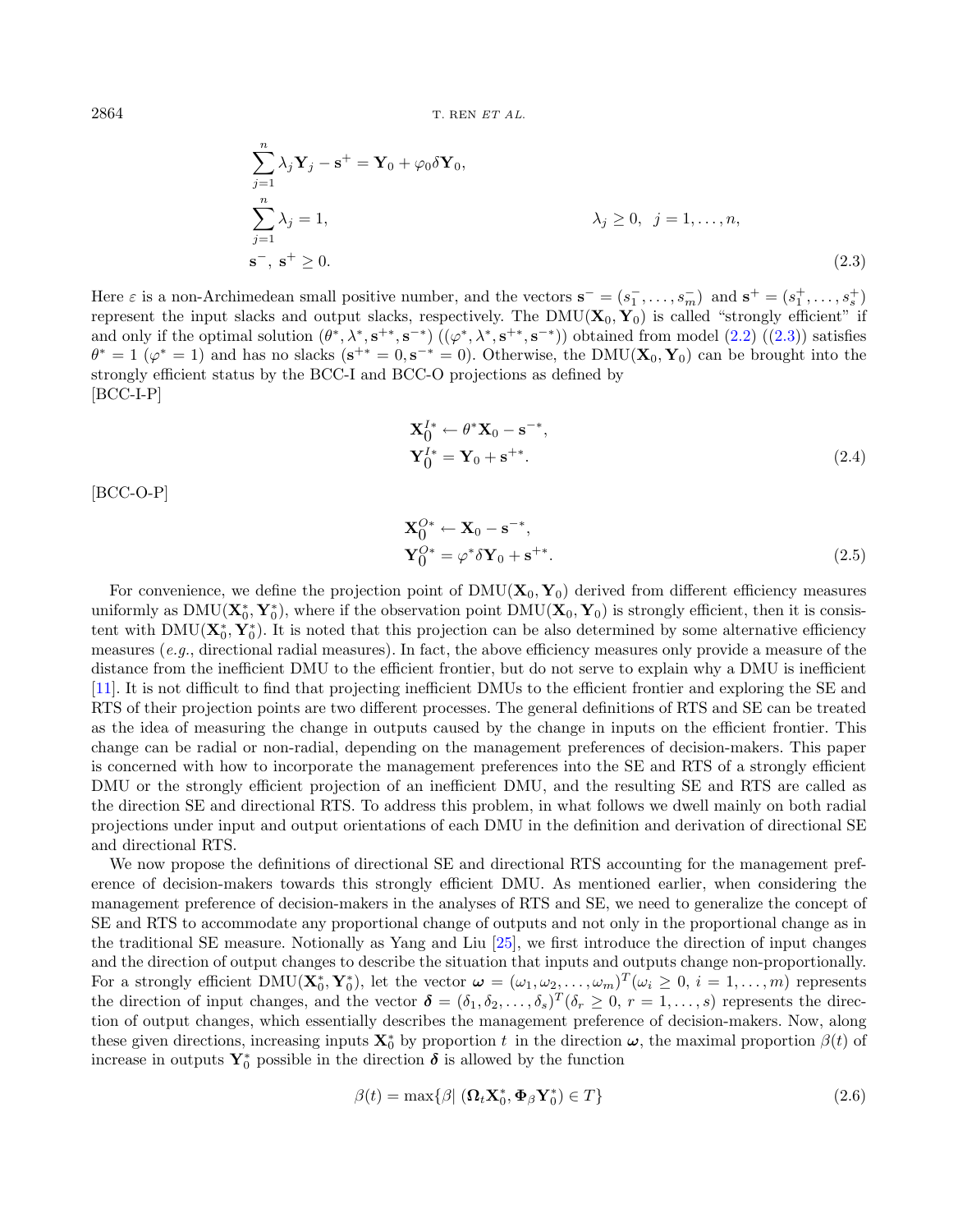where,  $\Omega_t = \text{diag}\{1 + \omega_1 t, \dots, 1 + \omega_m t\}$ ,  $\Phi_\beta = \text{diag}\{1 + \delta_1 \beta, \dots, 1 + \delta_s \beta\}$ , diag $\{\ast\}$  denotes the diagonal matrix. Let  $||T|| = \sum_{i=1}^m \omega_i t/m$  and  $||B|| = \sum_{r=1}^s \delta_r \beta(t)/m$ , where  $T = (\omega_1 t, \omega_2 t, \dots, \omega_m t)$  and  $B =$  $(\delta_1\beta(t), \delta_2\beta(t), \ldots, \delta_s\beta(t))$ . Similar to the classic definition of SE, at any boundary point let

$$
(\mathbf{X}, \mathbf{Y}) = (\text{diag}\left\{1 + \omega_1 t, \dots, 1 + \omega_m t\right\} \mathbf{X}_0^*, \text{diag}\left\{1 + \delta_1 \beta(t), \dots, 1 + \delta_s \beta(t)\right\} \mathbf{Y}_0^*). \tag{2.7}
$$

At this point, its directional SE can be defined as the ratio of the marginal productivity  $\frac{d||B||}{d||T||}$  to the average productivity  $\frac{\|B\|+1}{\|T\|+1}$  when  $t \to 0$  (see, *e.g.*, [\[25\]](#page-20-7)). Then

$$
\varepsilon(\mathbf{X}, \mathbf{Y}) = \lim_{t \to 0} \frac{\mathrm{d} \, \|B\|}{\mathrm{d} \, \|T\|} \times \frac{\|T\| + 1}{\|B\| + 1} = \lim_{t \to 0} \frac{\mathrm{d} \, \|B\| / \mathrm{d}t}{\mathrm{d} \, \|T\| / \mathrm{d}t} \times \frac{\|T\| + 1}{\|B\| + 1}
$$
\n
$$
= \lim_{t \to 0} \frac{\frac{1}{s} \sum_{r=1}^{s} \delta_r \frac{\mathrm{d}\beta(t)}{\mathrm{d}t}}{\frac{1}{m} \sum_{i=1}^{m} \omega_i} \times \frac{\|T\| + 1}{\|B\| + 1} = \lim_{t \to 0} \frac{\frac{1}{s} \sum_{r=1}^{s} \delta_r}{\frac{1}{m} \sum_{i=1}^{m} \omega_i} \times \frac{\frac{1}{m} \sum_{i=1}^{m} \omega_i t + 1}{\frac{1}{s} \sum_{r=1}^{s} \delta_r \beta(t) + 1} \times \frac{\mathrm{d}\beta(t)}{\mathrm{d}t}. \tag{2.8}
$$

At DMU( $\mathbf{X}_0^*, \mathbf{Y}_0^*$ ), where  $t = 0$  and  $\beta(t) = 0$ , the directional SE derived from formula [\(2.8\)](#page-4-0) can be represented as follows:

<span id="page-4-1"></span><span id="page-4-0"></span>
$$
\varepsilon\left(\mathbf{X}_0^*, \mathbf{Y}_0^*\right) = \frac{\frac{1}{s} \sum_{r=1}^s \delta_r}{\frac{1}{m} \sum_{i=1}^m \omega_i} \times \frac{\mathrm{d}\beta(t)}{\mathrm{d}t}.\tag{2.9}
$$

Further, if we let  $\sum_{i=1}^{m} \omega_i = p$  and  $\sum_{r=1}^{s} \delta_r = q$  (where p and q are arbitrary positive numbers) be the completely generalized direction setting (as in [\[2\]](#page-19-16)), then the proposed directional SE can be rewritten as

$$
\varepsilon\left(\mathbf{X}_0^*,\mathbf{Y}_0^*\right) = \frac{ps}{qm} \times \frac{\mathrm{d}\beta(t)}{\mathrm{d}t}.\tag{2.10}
$$

By comparing the proposed directional SE and the classic SE (*i.e.*,  $d\beta(t)/dt$ ), we find that the proposed directional SE is  $ps/m$  time of the classic SE. To maintain consistency with the classic SE in the form, we consider the normalization condition of  $p = m$  and  $q = s$  for standardizing our directional vector. In this setting, the proposed and classic SEs can be uniformly expressed as

<span id="page-4-3"></span><span id="page-4-2"></span>
$$
\varepsilon\left(\mathbf{X}_0^*,\mathbf{Y}_0^*\right) = \frac{\mathrm{d}\beta(t)}{\mathrm{d}t}.\tag{2.11}
$$

Now, the rationale of the formulae  $(2.11)$  is that a marginal increase in the inputs by a scale factor  $t$  (where  $t\to 0$ ) in the direction  $\omega$ , corresponds to the maximum increase of the outputs by a scale factor  $t \times \varepsilon(\mathbf{X}_0^*, \mathbf{Y}_0^*)$  in the direction  $\delta$  for the DMU( $\mathbf{X}_0^*$ ,  $\mathbf{Y}_0^*$ ). Therefore, the directional SE measure in formula [\(2.11\)](#page-4-1) has "reciprocal" interpretation with the classic case, i.e., the value greater than 1 indicates about increasing directional RTS, equal to 1 indicates about constant directional RTS, and less than 1 indicates decreasing directional RTS.

Since the piecewise linear frontier constructed by DEA is not smooth, it is not differentiable everywhere, in particular at some corner points. According to Podinovski et al. [\[19\]](#page-20-2), the right-hand and left-hand derivatives of  $\beta'(0)$  always exist. Here, we use one-sided derivatives  $\beta'_{+}(0)$ ,  $\beta'_{-}(0)$  instead of  $\beta'(0)$  to get the definitions of the right-hand and left-hand directional SE:

$$
\varepsilon_{+}\left(\mathbf{X}_{0}^{*},\mathbf{Y}_{0}^{*}\right)=\lim_{t\downarrow0}\frac{\beta(t)-\beta(0)}{t-0}=\beta_{+}'(0)
$$
\n(2.12)

$$
\varepsilon_{-} (\mathbf{X}_0^*, \mathbf{Y}_0^*) = \lim_{t \uparrow 0} \frac{\beta(t) - \beta(0)}{t - 0} = \beta'_{-}(0). \tag{2.13}
$$

Then, we can define the directional RTS as follows:

(1) The directional RTS to the "right" of  $\mathrm{DMU}(\mathbf{X}_0^*, \mathbf{Y}_0^*)$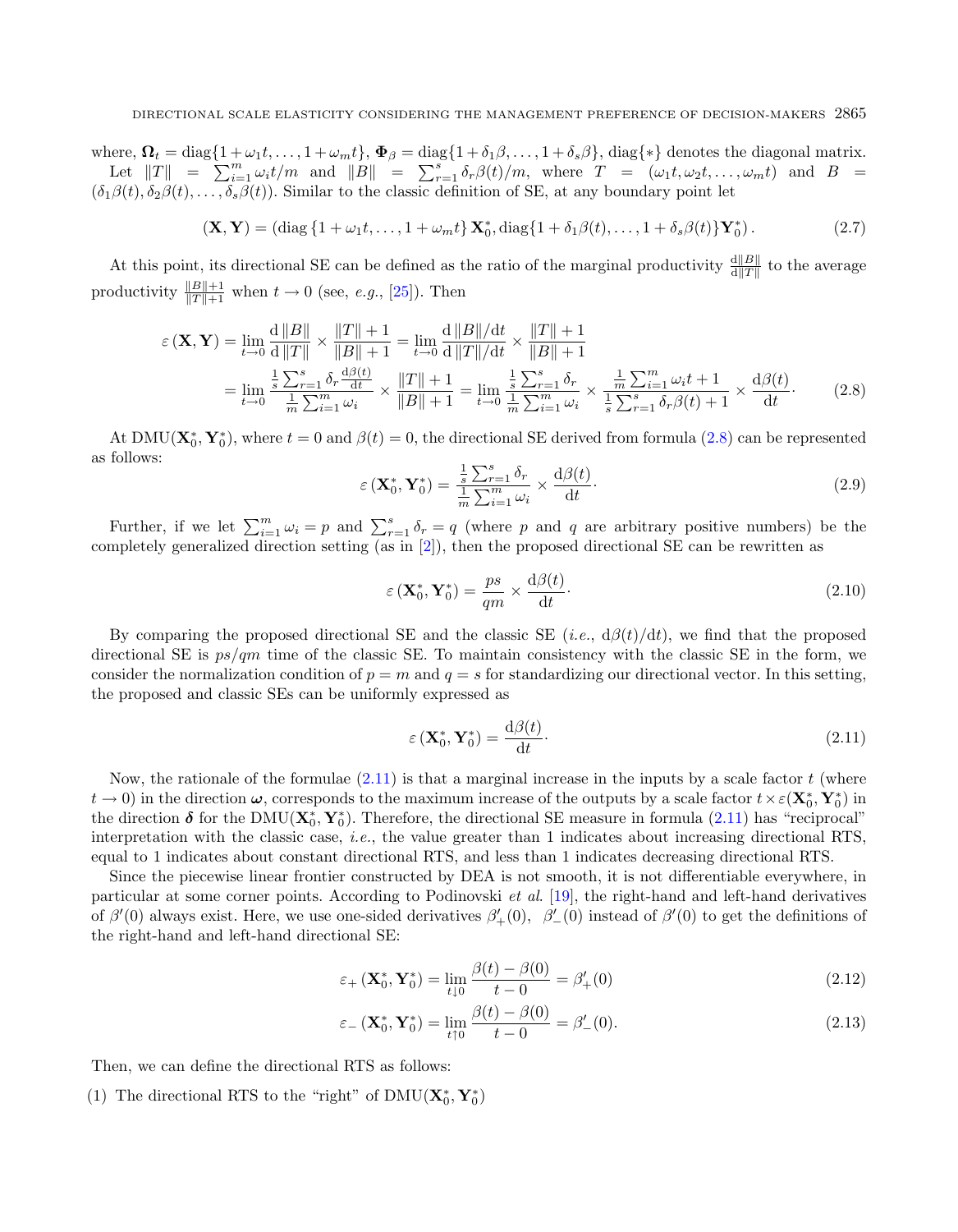#### $2866$  T. REN  $ETAL$ .

- (i) if  $\varepsilon_+(\mathbf{X}_0^*, \mathbf{Y}_0^*) > 1$  holds, then directional RTS to the "right" of DMU( $\mathbf{X}_0^*, \mathbf{Y}_0^*$ ) is said increasing in the direction of  $(\omega_1, \ldots, \omega_m)^T$  and  $(\delta_1, \ldots, \delta_s)^T$ ;
- (ii) if  $\varepsilon_+(\mathbf{X}_0^*, \mathbf{Y}_0^*) = 1$  holds, then directional RTS to the "right" of DMU( $\mathbf{X}_0^*, \mathbf{Y}_0^*$ ) is said constant in the direction of  $(\omega_1, \ldots, \omega_m)^T$  and  $(\delta_1, \ldots, \delta_s)^T$ ;
- (iii) if  $\varepsilon_+(\mathbf{X}_0^*, \mathbf{Y}_0^*)$  < 1 holds, then directional RTS to the "right" of DMU( $\mathbf{X}_0^*, \mathbf{Y}_0^*$ ) is said decreasing in the direction of  $(\omega_1, \ldots, \omega_m)^T$  and  $(\delta_1, \ldots, \delta_s)^T$ .
- (2) The directional RTS to the "left" of  $\mathrm{DMU}(\mathbf{X}_0^*,\mathbf{Y}_0^*)$ 
	- (i) if  $\varepsilon_-(\mathbf{X}_0^*, \mathbf{Y}_0^*) > 1$  holds, then directional RTS to the "left" of DMU( $\mathbf{X}_0^*, \mathbf{Y}_0^*$ ) is said increasing in the  $\mu \in (\mathbf{X}_0, \mathbf{I}_0) > 1$  holds, then directional R15 to the left of  $DMO(\mathbf{X}_0, \mathbf{I}_0)$ <br>direction of  $(\omega_1, \dots, \omega_m)^T$  and  $(\delta_1, \dots, \delta_s)^T$ ;
	- (ii) if  $\varepsilon_-(\mathbf{X}_0^*, \mathbf{Y}_0^*) = 1$  holds, then directional RTS to the "left" of DMU( $\mathbf{X}_0^*, \mathbf{Y}_0^*$ ) is said constant in the direction of  $(\omega_1, \ldots, \omega_m)^T$  and  $(\delta_1, \ldots, \delta_s)^T$ ;
	- (iii) if  $\varepsilon_-(\mathbf{X}_0^*, \mathbf{Y}_0^*)$  < 1 holds, then directional RTS to the "left" of DMU( $\mathbf{X}_0^*, \mathbf{Y}_0^*$ ) is said decreasing in the direction of  $(\omega_1, \ldots, \omega_m)^T$  and  $(\delta_1, \ldots, \delta_s)^T$ .

#### 3. Measurement of directional SE

<span id="page-5-0"></span>In Section [3,](#page-5-0) we propose a DEA-based approach to derive the formulae for the directional SE for the target  $\text{DMU}(\mathbf{X}_0^*, \mathbf{Y}_0^*)$ . In view of both the definitions of traditional SE and directional SE, we assume henceforth that  $\text{DMU}(\mathbf{X}_0^*, \mathbf{Y}_0^*)$  is strongly efficient with respect to T. If not, we project it onto the strongly frontier of T using model [\(2.2\)](#page-2-1) (or model [\(2.3\)](#page-3-0)), and the directional SE can be measured through its strongly efficient projection  $((2.4) \text{ or } (2.5)).$  $((2.4) \text{ or } (2.5)).$  $((2.4) \text{ or } (2.5)).$  $((2.4) \text{ or } (2.5)).$  $((2.4) \text{ or } (2.5)).$ 

Based on the definition [\(2.6\)](#page-3-3) for the strongly efficient  $DMU(\mathbf{X}_0^*, \mathbf{Y}_0^*)$ , the function  $\beta(t)$  is determined by solving the following linear program:

<span id="page-5-1"></span>
$$
\beta(t) = \max \beta
$$
  
s.t. 
$$
\sum_{j=1}^{n} \lambda_j \mathbf{X}_j^* \le (1 + t\omega) \circ \mathbf{X}_0^*,
$$

$$
-\sum_{j=1}^{n} \lambda_j \mathbf{Y}_j^* + (1 + \beta \delta) \circ \mathbf{Y}_0^* \le 0,
$$

$$
\sum_{j=1}^{n} \lambda_j = 1, \quad \lambda_j \ge 0, \quad j = 1, \dots n,
$$

$$
\beta \text{ sign free}
$$
(3.1)

where the vectors  $\boldsymbol{\omega} = (\omega_1, \dots, \omega_m)^T (\omega_i \geq 0, i = 1, \dots, m)$  and  $\boldsymbol{\delta} = (\delta_1, \dots, \delta_s)^T (\delta_r \geq 0, r = 1, \dots, s)$  represent the directions of input changes and output changes, and satisfy  $\sum_{i=1}^{m} \omega_i = m$ ,  $\sum_{r=1}^{s} \delta_r = s$ , where t and  $\beta$  are input and output scaling factors, respectively. Our goal is to obtain  $\beta'_{+}(0)$  and  $\beta'_{-}(0)$ , which can be applied to calculate the numerical values of the left- and right directional SE of  $\text{DMU}(\mathbf{X}_0^*, \mathbf{Y}_0^*)$  by formulae [\(2.12\)](#page-4-2) and  $(2.13).$  $(2.13).$ 

<span id="page-5-2"></span>**Theorem 3.1.** Given the direction of input changes  $\boldsymbol{\omega} = (\omega_1, \dots, \omega_m)^T (\omega_i \geq 0, i = 1, \dots, m, \sum_{i=1}^m \omega_i = m)$ and the direction of output changes  $\boldsymbol{\delta} = (\delta_1, \ldots, \delta_s)^T (\delta_r \geq 0, r = 1, \ldots, s, \sum_{r=1}^s \delta_r = s)$ , let  $\mathbf{v} = (v_1, \ldots, v_m)$ represent the dual variables of the input constraint corresponding to the program  $(3.1)$  with  $t = 0$ . Then the value of  $\beta'_{+}(0)$  and  $\beta'_{-}(0)$  can be determined as follow

$$
\begin{aligned}\n\beta'_+(0) &= \min_{\mathbf{v}_0} \mathbf{v} \left( \boldsymbol{\omega} \circ \mathbf{X}_0^* \right) \\
\beta'_-(0) &= \max_{\mathbf{v}_0} \mathbf{v} \left( \boldsymbol{\omega} \circ \mathbf{X}_0^* \right).\n\end{aligned}
$$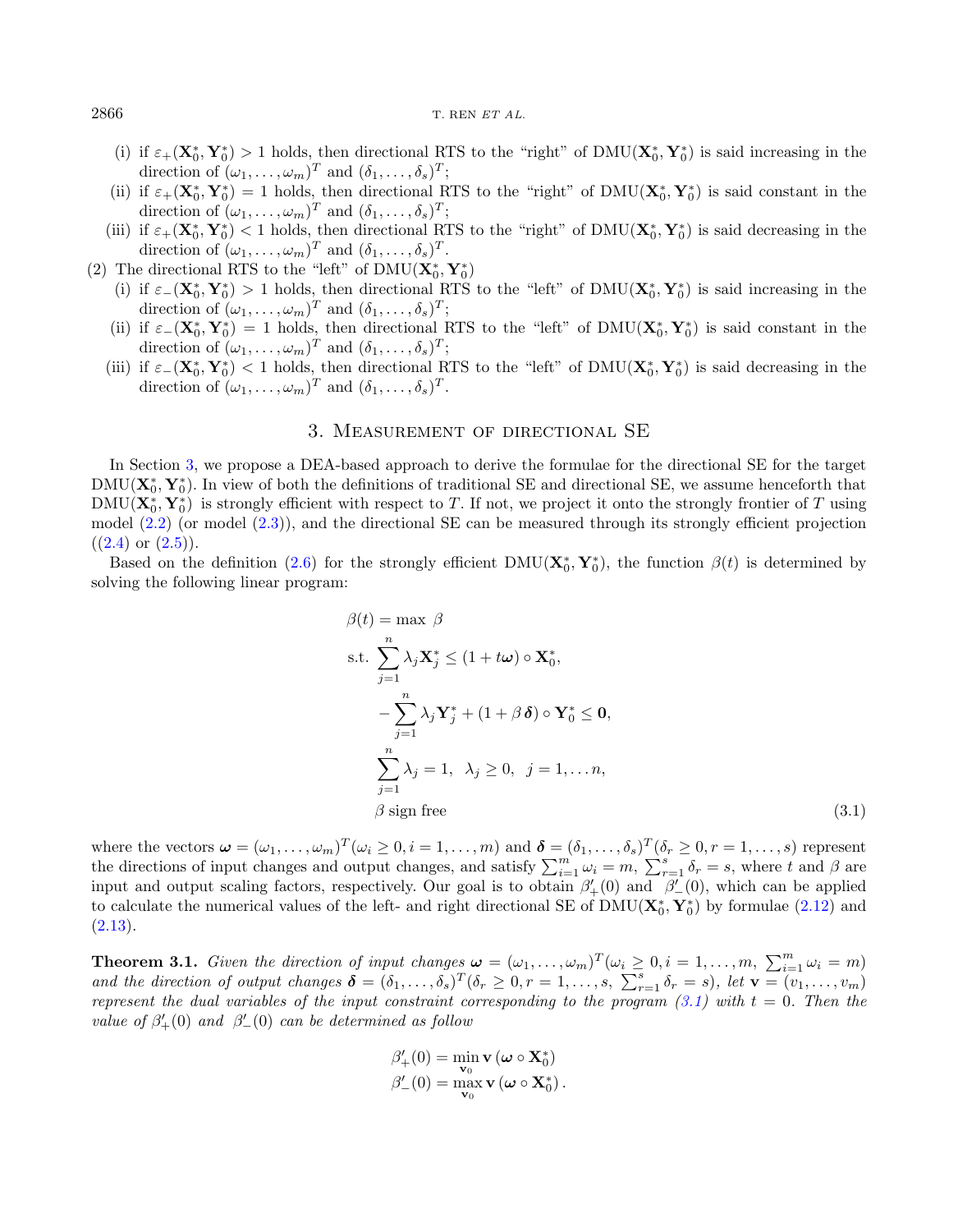<span id="page-6-1"></span>To prove Theorem [3.1,](#page-5-2) we use the concept of the directional derivatives of the optimal value function in linear programming problems. Podinovski et al. [\[19\]](#page-20-2) formulated this in the form of Proposition [3.2.](#page-6-0)

<span id="page-6-0"></span>**Proposition 3.2.** Let function  $\varphi(\mathbf{b})$  of vector  $\mathbf{b} = (\mathbf{b}_1, \mathbf{b}_2)$  be defined as the optimal value in the following linear program formulated in terms of the vector  $\mathbf{X} \in \mathbb{R}^n$  (assuming it has an optimal solution), where J is some subset of  $\{1, \ldots, n\}$ :

$$
\varphi(\mathbf{b}) = \max \left\{ \mathbf{c} \mathbf{X} \, | \mathbf{A}_1 \mathbf{X} \le \mathbf{b}_1, \mathbf{A}_2 \mathbf{X} = \mathbf{b}_2, x_j \ge 0, j \in J \right\}. \tag{3.2}
$$

Assume a non-zero vector d is a feasible direction at b. (This means [\(3.2\)](#page-6-1) as an optimal solution with vector  $\mathbf{b}' = \mathbf{b} + \theta \mathbf{d}$  on its right-hand side for all sufficiently small  $\theta > 0$ .) Then, the directional derivative  $\varphi'(\mathbf{b}; \mathbf{d})$  of  $\varphi$  at **b** in the direction **d** exists and is equal to

<span id="page-6-4"></span><span id="page-6-3"></span>
$$
\varphi'(\mathbf{b}; \mathbf{d}) = \min \{ \mathbf{wd} \, | \mathbf{w} \text{ optimal in the dual to (3.2)} \}. \tag{3.3}
$$

*Proof of Theorem [3.1.](#page-5-2)* Program [\(3.1\)](#page-5-1) is a special case of [\(3.2\)](#page-6-1) and its optimal value can be represented as  $\beta(t)$  $\varphi((1+t\omega)\circ \mathbf{X}_0^*, -\mathbf{Y}_0^*, 1)$ , then  $\beta(0) = \varphi(\mathbf{X}_0^*, -\mathbf{Y}_0^*, 1)$  with  $t = 0$ , particularly. According to Proposition [3.2,](#page-6-0) the right-hand side of  $\beta(0)$ , that is,  $\beta'_{+}(0)$ , is equal to the directional derivative of the optimal value function  $\varphi(\mathbf{b})$ with  $\mathbf{b} = (\mathbf{X}_0^*, -\mathbf{Y}_0^*, 1)$  in the direction of  $\mathbf{d} = (\boldsymbol{\omega} \circ \mathbf{X}_0^*, \mathbf{0}, 0)$ :

$$
\beta'_{+}(0) = \lim_{t \downarrow 0} \frac{\beta(t) - \beta(0)}{t - 0} = \lim_{t \downarrow 0} \frac{\varphi(\mathbf{X}_0^* + t\boldsymbol{\omega} \circ \mathbf{X}_0^*, -\mathbf{Y}_0^*, 1) - \varphi(\mathbf{X}_0^*, -\mathbf{Y}_0^*, 1)}{t - 0}
$$

$$
= \lim_{\sigma \downarrow 0} \frac{\varphi(\mathbf{b} + \sigma \mathbf{d}) - \varphi(\mathbf{b})}{\sigma} = \varphi'(\mathbf{b}; \mathbf{d}) = \varphi'((\mathbf{X}_0^*, -\mathbf{Y}_0^*, 1); (\boldsymbol{\omega} \circ \mathbf{X}_0^*, \mathbf{0}, 0)). \tag{3.4}
$$

Similarly,  $\beta'_{-}(0)$  is equal to the directional derivative of the corresponding optimal value function  $\varphi(\mathbf{b})$  with **b** = (**X**<sup>\*</sup><sub>0</sub>, **C**) in the direction of  $-\mathbf{d} = (-\boldsymbol{\omega} \circ \mathbf{X}^*_{0}, \mathbf{0}, 0)$ :

$$
\beta'_{-}(0) = \lim_{t \uparrow 0} \frac{\beta(t) - \beta(0)}{t} = \lim_{t \uparrow 0} \frac{\varphi(\mathbf{X}_0^* + t\boldsymbol{\omega} \circ \mathbf{X}_0^*, -\mathbf{Y}_0^*, 1) - \varphi(\mathbf{X}_0^*, -\mathbf{Y}_0^*, 1)}{t}
$$
  
= 
$$
\lim_{\sigma \downarrow 0} \frac{\varphi(\mathbf{b} + \sigma(-\mathbf{d})) - \varphi(\mathbf{b})}{-\sigma} = -\varphi'(\mathbf{b}; -\mathbf{d}) = -\varphi'((\mathbf{X}_0^*, -\mathbf{Y}_0^*, 1); (-\boldsymbol{\omega} \circ \mathbf{X}_0^*, \mathbf{0}, 0)).
$$
 (3.5)

Then, consider the dual model of program  $(3.1)$  with  $t = 0$  is as follows:

$$
\beta(0) = \min \mathbf{v} \mathbf{X}_0^* - \mathbf{u} \mathbf{Y}_0^* + u_0
$$
  
s.t. 
$$
\mathbf{v} \mathbf{X}_j^* - \mathbf{u} \mathbf{Y}_j^* + u_0 \mathbf{e} \ge 0,
$$
  

$$
\mathbf{u}(\delta \circ \mathbf{Y}_0^*) = 1
$$
  

$$
\mathbf{u} \ge 0, \mathbf{v} \ge 0, u_0 \text{ sign free}
$$
 (3.6)

where **e** is a row vector with all its elements being equal to one. Let  $\Psi$  represent the set of all the optimal solutions of program [\(3.6\)](#page-6-2). We follow with interest the directional RTS measurement of strongly efficient DMUs and the strongly efficient projections of inefficient DMUs, and it's easy to get  $\beta(0) = 0$ , for each optimal solution from  $\Psi$ , and we have  $vX_0^* - uY_0^* + u_0 = 0$ . From the program [\(3.6\)](#page-6-2), the formulae [\(3.4\)](#page-6-3) and [\(3.5\)](#page-6-4) can be expressed by:

$$
\beta'_{+}(0) = \min_{\left(\mathbf{v}, \mathbf{u}, u_0\right) \in \mathbf{\Psi}} \left\langle \left(\mathbf{v}, \mathbf{u}, u_0\right), \left(\boldsymbol{\omega} \circ \mathbf{X}_0^*, \mathbf{0}, 0\right) \right\rangle = \min_{\left(\mathbf{v}, \mathbf{u}, u_0\right) \in \Omega} \mathbf{v} \left(\boldsymbol{\omega} \circ \mathbf{X}_0^*\right)
$$
\n
$$
\beta'_{-}(0) = -\min_{\left(\mathbf{v}, \mathbf{u}, u_0\right) \in \mathbf{\Psi}} \left\langle \left(\mathbf{v}, \mathbf{u}, u_0\right), \left(-\boldsymbol{\omega} \circ \mathbf{X}_0^*, \mathbf{0}, 0\right) \right\rangle = \max_{\left(\mathbf{v}, \mathbf{u}, u_0\right) \in \Omega} \mathbf{v} \left(\boldsymbol{\omega} \circ \mathbf{X}_0^*\right).
$$

<span id="page-6-2"></span> $\Box$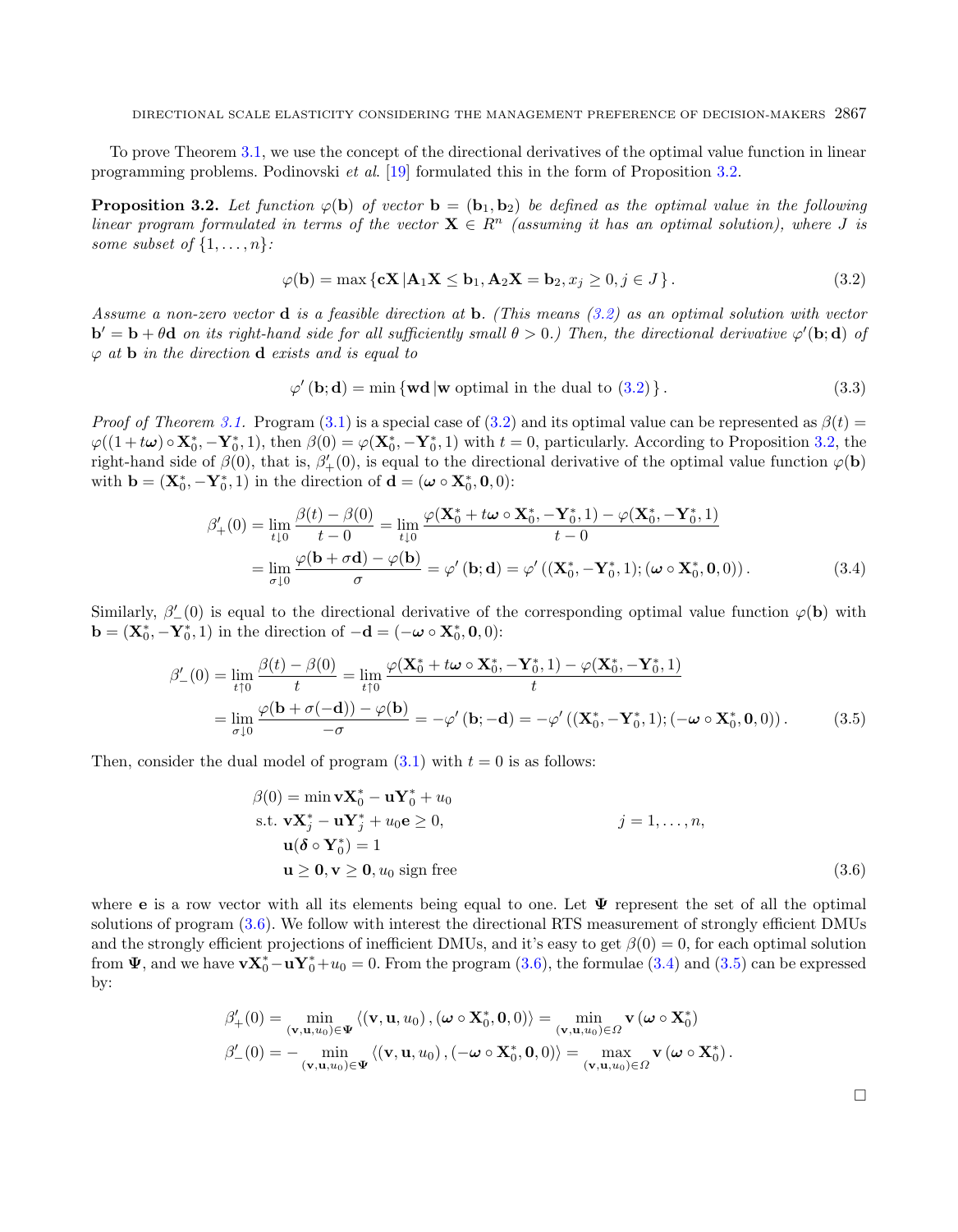#### $2868$  T. REN  $ETAL$ .

Intuitively, Theorem [3.1](#page-5-2) provides the formulae for directional SE under VRS assumption. Based on Theorem [3.1,](#page-5-2) we further construct the two auxiliary linear programs  $(3.7)$  and  $(3.8)$  to calculate the minimum and maximum values of  $\mathbf{v}(\boldsymbol{\omega} \circ \mathbf{X}_0^*)$ :

<span id="page-7-2"></span><span id="page-7-1"></span>
$$
\min \mathbf{v}(\omega \circ \mathbf{X}_{0}^{*})
$$
\n
$$
\text{s.t. } \mathbf{v} \mathbf{X}_{0}^{*} - \mathbf{u} \mathbf{Y}_{0}^{*} + u_{0} = 0,
$$
\n
$$
\mathbf{v} \mathbf{X}_{j}^{*} - \mathbf{u} \mathbf{Y}_{j}^{*} + u_{0} \mathbf{e} \geq 0,
$$
\n
$$
\mathbf{u}(\delta \circ \mathbf{Y}_{0}^{*}) = 1
$$
\n
$$
\mathbf{u} \geq \mathbf{0}, \mathbf{v} \geq \mathbf{0}, u_{0} \text{ sign free}
$$
\n
$$
\max \mathbf{v}(\omega \circ \mathbf{X}_{0}^{*})
$$
\n
$$
\text{s.t. } \mathbf{v} \mathbf{X}_{0}^{*} - \mathbf{u} \mathbf{Y}_{0}^{*} + u_{0} = 0,
$$
\n
$$
\mathbf{v} \mathbf{X}_{j}^{*} - \mathbf{u} \mathbf{Y}_{j}^{*} + u_{0} \mathbf{e} \geq 0,
$$
\n
$$
\mathbf{u}(\delta \circ \mathbf{Y}_{0}^{*}) = 1
$$
\n
$$
\mathbf{u} \geq \mathbf{0}, \mathbf{v} \geq \mathbf{0}, u_{0} \text{ sign free.}
$$
\n(3.8)

From the objective function of programs [\(3.7\)](#page-7-1) and [\(3.8\)](#page-7-2) we can obtain the numerical values of the right- and left-directional SE in the direction of  $\boldsymbol{\omega} = (\omega_1, \dots, \omega_m)^T$  (inputs) and  $\boldsymbol{\delta} = (\delta_1, \dots, \delta_s)^T$  (outputs). Accordingly, the directional RTS to the "right" and the "left" of  $\text{DMU}(\mathbf{X}_0^*, \mathbf{Y}_0^*)$  can be determined as follows:

- (1) The directional RTS to the "right" of  $\rm DMU(\mathbf{X}^*_0, \mathbf{Y}^*_0)$ 
	- (i) if min  $\{v(\omega \circ X_0^*)\} > 1$  holds, then directional RTS to the "right" of DMU( $X_0^*, Y_0^*$ ) is increasing in the If  $\lim_{\Omega \to \infty} \{v(\omega \circ \mathbf{X}_0) \} > 1$  holds, then directional K15 to the Tight of  $DMC(\mathbf{X}_0, \mathbf{1}_0)$ <br>direction of  $(\omega_1, \dots, \omega_m)^T$  and  $(\delta_1, \dots, \delta_s)^T$ ;
	- (ii) if  $\min\{v(\omega \circ X_0^*)\} = 1$  holds, then directional RTS to the "right" of DMU( $X_0^*, Y_0^*$ ) is constant in the direction of  $(\omega_1, \ldots, \omega_m)^T$  and  $(\delta_1, \ldots, \delta_s)^T$ ;
	- (iii) if  $\min\{v(\omega \circ X_0^*)\} < 1$  holds, then directional RTS to the "right" of  $DMU(X_0^*, Y_0^*)$  is decreasing in the direction of  $(\omega_1, \ldots, \omega_m)^T$  and  $(\delta_1, \ldots, \delta_s)^T$ .
- (2) The directional RTS to the "left" of  $\mathrm{DMU}(\mathbf{X}_0^*,\mathbf{Y}_0^*)$ 
	- (i) if  $\max \{ \mathbf{v}(\boldsymbol{\omega} \circ \mathbf{X}_0^*) \} > 1$  holds, then directional RTS to the "right" of  $\text{DMU}(\mathbf{X}_0^*, \mathbf{Y}_0^*)$  is increasing in the direction of  $(\omega_1, \ldots, \omega_m)^T$  and  $(\delta_1, \ldots, \delta_s)^T$ ;
	- (ii) if max  $\{v(\omega \circ X_0^*)\} = 1$  holds, then directional RTS to the "right" of DMU( $X_0^*, Y_0^*$ ) is constant in the direction of  $(\omega_1, \ldots, \omega_m)^T$  and  $(\delta_1, \ldots, \delta_s)^T$ ;
	- (iii) if  $\max \{ \mathbf{v}(\boldsymbol{\omega} \circ \mathbf{X}_0^*) \} < 1$  holds, then directional RTS to the "right" of  $\text{DMU}(\mathbf{X}_0^*, \mathbf{Y}_0^*)$  is decreasing in the direction of  $(\omega_1, \ldots, \omega_m)^T$  and  $(\delta_1, \ldots, \delta_s)^T$ .

It is worth emphasizing that our formulae of the directional SE should be applied to the strongly efficient unit with respect to the DEA frontier. For the inefficient DMU, one might not be able to distinguish whether the output increases resulting from the input increases is due to the improvement of technology inefficiency or the economies of scale, so it is necessary to analyze the directional SE and directional RTS for the target DMU under the premise of technology efficiency.

### 4. Numerical example

#### <span id="page-7-0"></span>4.1. Directional SE and directional RTS analysis

In this section, to illustrate our proposed method, we analyze an empirical dataset consisting of 16 basic research institutes in the CAS in 2016. The data set consists of two inputs (research staff and research expenditures) and three outputs (external research funding, high SCI publications and granted patents). Table [1](#page-8-0) lists the input and output datasets of these 16 basic research institutes in 2016.

As discussed previously, the analyses of directional SE and directional RTS are aimed at a strongly efficient DMU of T. We start by identifying the scale states with respect to strongly efficient projections under the input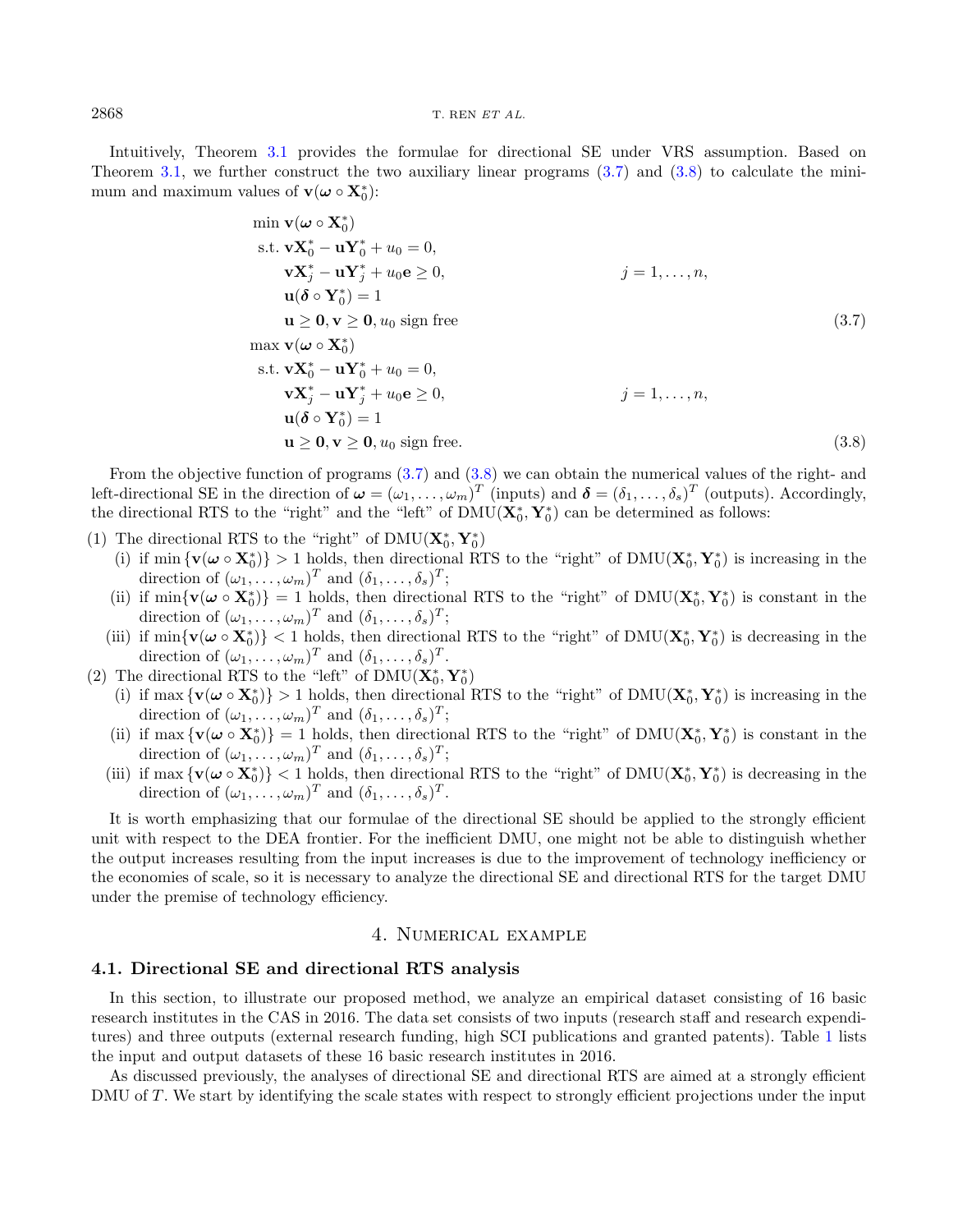|                       |                | Inputs                       | Outputs                       |                       |                                |
|-----------------------|----------------|------------------------------|-------------------------------|-----------------------|--------------------------------|
| Institutes            | Staff<br>(FTE) | Res. Expen.<br>(RMB million) | Exter. Fund.<br>(RMB million) | High Pub.<br>(Number) | Granted<br>patents<br>(Number) |
| DMU 1                 | 327            | 296.6066                     | 67.1469                       | 183                   | 10                             |
| DMU <sub>2</sub>      | 442            | 253.1420                     | 295.7381                      | 112                   | 37                             |
| DMU <sub>3</sub>      | 2589           | 1485.7362                    | 922.1845                      | 432                   | 336                            |
| DMU<br>$\overline{A}$ | 1472           | 1218.8277                    | 424.3740                      | 298                   | 60                             |
| DMU <sub>5</sub>      | 1338           | 780.1315                     | 193.3859                      | 204                   | 49                             |
| DMU <sub>6</sub>      | 449            | 365.3578                     | 77.5895                       | 90                    | 66                             |
| DMU 7                 | 609            | 629.1216                     | 306.1235                      | 783                   | 236                            |
| DMU 8                 | 321            | 376.2365                     | 324.9000                      | 428                   | 153                            |
| DMU 9                 | 1105           | 741.7895                     | 534.8300                      | 253                   | 48                             |
| DMU 10                | 276            | 257.3831                     | 41.1500                       | 67                    | $\overline{2}$                 |
| DMU 11                | 793            | 498.1555                     | 141.8561                      | 303                   | 109                            |
| DMU 12                | 327            | 365.9673                     | 152.7000                      | 74                    | 12                             |
| DMU 13                | 63             | 58.1003                      | 12.4700                       | 71                    | $\Omega$                       |
| DMU 14                | 473            | 676.5251                     | 967.1305                      | 429                   | 75                             |
| DMU 15                | 476            | 239.0912                     | 5.5200                        | $\overline{4}$        | 13                             |
| DMU 16                | 919            | 559.3781                     | 108.3900                      | 66                    | 38                             |

<span id="page-8-0"></span>Table 1. Input-output data of 16 basic CAS research institutes in 2016.

orientation of these 16 DMUs computed by model [\(2.2\)](#page-2-1). The results of the inefficiency scores are reported in the second column of Table [2,](#page-9-0) and there are six institutes are efficient. As shown in Table [2,](#page-9-0) the corresponding projections are reported in columns 3–7.

Then, we apply the auxiliary models [\(3.7\)](#page-7-1) and [\(3.8\)](#page-7-2) to calculate the directional SE to the "left" and "right" for the input-oriented projections of these DMUs. Here, for comparison purposes, we set three different directions of output changes, which respectively represent different management preferences of decision-makers:

Case 1:  $\delta_1 = 0.75, \delta_2 = 0.75, \delta_2 = 1.5;$ Case 2:  $\delta_1 = 1, \ \delta_2 = 1, \ \delta_2 = 1;$ Case 3:  $\delta_1 = 1.25, \ \delta_2 = 1.25, \ \delta_2 = 0.5.$ 

The above three directions can be expressed as different management preferences of decision-makers with respect to the three outputs: external research funding, high SCI publications, and granted patents. In Case 1, the given direction of output changes represents the management preference that the decision-maker prefers to prioritize increasing patent quantity compared to the other two outputs; the given direction in Case 2 can be interpreted that the decision-maker has an equal priority on the increase of all three outputs. Contrary to the management preference assumed in Case 1, the direction given by Case 3 indicates that the decision-maker prioritizes the increases in external research funding and high SCI publications over granted patents. Based on the three sets of output directions, using Theorem [3.1](#page-5-2) proposed in this paper, we can calculate the values of right-hand and left-hand directional SE for 16 institutes. Here, we take the results for the input-oriented projections of DMU 1 and DMU 2 as an example to conduct an in-depth explanation.

Tables [3](#page-10-0) and [4](#page-11-0) display the directional RTS and directional SE to the "right" and "left" for the input-oriented projections of DMU 1 and DMU 2 in the three cases, respectively. To present these results intuitively, we offer Figures [1–](#page-12-0)[6](#page-14-0) to show the RTS status for the input-oriented projections of DMU 1 and DMU 2 in different input change directions under these cases. Figures [1–](#page-12-0)[3](#page-13-0) show the results regarding the input-oriented projection of DMU 1, and Figures  $4-6$  $4-6$  show the results with respect to the input-oriented projection of DMU 2.

From the results in Figures [1–](#page-12-0)[6](#page-14-0) and Tables [3,](#page-10-0) [4,](#page-11-0) for the input-oriented projections of DMU 1 and DMU 2, we can find that the directional SE and directional RTS have obvious differences due to the different management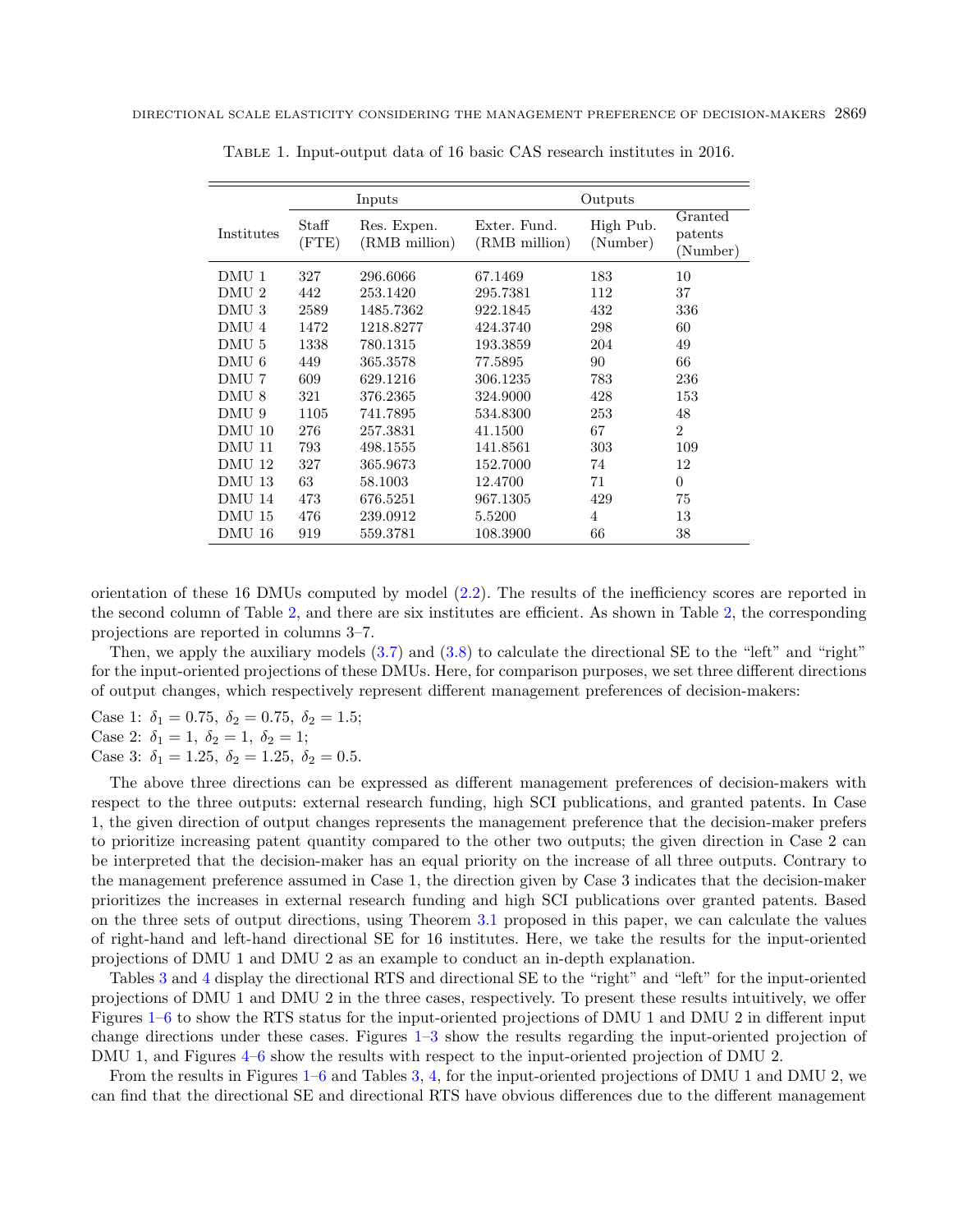|                  |                                      | Projections under input orientation |                              |                               |                       |                                |  |  |
|------------------|--------------------------------------|-------------------------------------|------------------------------|-------------------------------|-----------------------|--------------------------------|--|--|
| Institutes       | Inefficiency<br>scores<br>$\pmod{2}$ | Staff<br>(FTE)                      | Res. Expen.<br>(RMB million) | Exter. Fund.<br>(RMB million) | High Pub.<br>(Number) | Granted<br>patents<br>(Number) |  |  |
| DMU 1            | 0.5042                               | 148.0779                            | 149.5583                     | 67.1469                       | 183                   | 38.9042                        |  |  |
| DMU <sub>2</sub> | 1                                    | 442                                 | 253.1420                     | 295.7381                      | 112                   | 37                             |  |  |
| DMU <sub>3</sub> | $\mathbf{1}$                         | 2589                                | 1485.7362                    | 922.1845                      | 432                   | 336                            |  |  |
| DMU <sub>4</sub> | 0.2953                               | 277.3486                            | 359.9351                     | 424.3740                      | 298                   | 71.2090                        |  |  |
| DMU <sub>5</sub> | 0.2650                               | 174.3362                            | 206.7410                     | 193.3859                      | 204                   | 49.1101                        |  |  |
| DMU <sub>6</sub> | 0.5346                               | 174.2941                            | 195.3355                     | 147.2437                      | 225                   | 66                             |  |  |
| DMU 7            | 1                                    | 609                                 | 629.1216                     | 306.1235                      | 783                   | 236                            |  |  |
| DMU <sub>8</sub> | $\mathbf{1}$                         | 321                                 | 376.2365                     | 324.9000                      | 428                   | 153                            |  |  |
| DMU 9            | 0.5423                               | 364.5208                            | 402.2505                     | 534.8300                      | 253                   | 48                             |  |  |
| DMU 10           | 0.2979                               | 75.3173                             | 76.6791                      | 41.1500                       | 81.7551               | 2.2532                         |  |  |
| DMU 11           | 0.5716                               | 246.8039                            | 284.7464                     | 235.0508                      | 325.3333              | 109                            |  |  |
| DMU 12           | 0.4092                               | 133.8116                            | 149.7575                     | 152.7000                      | 121.7450              | 12                             |  |  |
| DMU 13           | 1                                    | 63                                  | 58.1003                      | 12.4700                       | 71                    | $\Omega$                       |  |  |
| DMU 14           | 1                                    | 473                                 | 676.5251                     | 967.1305                      | 429                   | 75                             |  |  |
| DMU 15           | 0.3561                               | 84.9216                             | 85.1315                      | 39.0163                       | 101.3333              | 13                             |  |  |
| DMU 16           | 0.2637                               | 155.0074                            | 147.5331                     | 108.3900                      | 155.6677              | 38                             |  |  |

<span id="page-9-0"></span>Table 2. Efficiency and projections under the input orientation for 16 basic research institutes.

preferences of decision-makers. Several observations can be made regarding the above results on these inputoriented projections.

Table [3](#page-10-0) and Figures [1–](#page-12-0)[3](#page-13-0) report the directional SE and directional RTS for the input-oriented projection of DMU 1. The following conclusions emerge. From the results of the right directional RTS in Figure [1a](#page-12-0), it can be observed intuitively for the input-oriented projection of DMU 1, if the proportion of the increases in Staff and Res. Expen. locates in Region 2 (including radial proportion), increasing directional RTS prevails. On the contrary, if the proportion of the inputs' increases locates in Region 3, decreasing directional RTS prevails. As mentioned earlier, the management preference indicated in Case 1 is that the decision-maker prefers to increasing patent quantity versus external research funding and high SCI publications. Considering such management preference, the DMU 1 which has been realized strongly efficient in PPS under the input orientation is suggested to increase the two inputs in these proportions that are located in Region 2. From the results of left directional RTS in Figure [1b](#page-12-0), It indicates that increasing directional RTS prevails at the input-oriented projection of DMU 1 for any proportion of the decreases in Staff and Res. Expen. Similar to Case 1, the results with respect to Cases 2 and 3 can be observed intuitively in Figures [2](#page-12-1) and [3,](#page-13-0) which are not discussed in detail here.

Comparing the results of Figures [1,](#page-12-0) [2](#page-12-1) and [3,](#page-13-0) we can easily find that the SE and RTS for the input-oriented projection of DMU 1 are different if the decision-maker have different management preference. Cases 1, 2 and 3 represent three different management preferences of decision-makers with respect to the three outputs: external research funding, high SCI publications, and granted patents, respectively. Here, as an example of the results of increasing inputs in equal proportions (*i.e.*,  $\omega_1 = \omega_2 = 1$ ), the calculation results of the right directional SE for the input-oriented projection of DMU 1 in the three cases are 1.23, 1.03 and 0.82, and the corresponding directional RTS status are increasing, increasing, and decreasing, respectively (see column 4 and column 6 of Tab. [3\)](#page-10-0). Therefore, the SE and RTS need to consider different management preferences of decision-makers in practice.

In the meanwhile, looking at the results of Case 1 in Table [3,](#page-10-0) we can find that the best SE for the inputoriented projection of DMU 1 is achieved as the proportion of increased in Staff and Res. Expen. is 0.9:1.1  $(\omega_1 = 0.9 \text{ and } \omega_2 = 1.1)$ , not as the equal-proportion  $(\omega_1 = 1.0 \text{ and } \omega_2 = 1.0)$  of increases in the two inputs.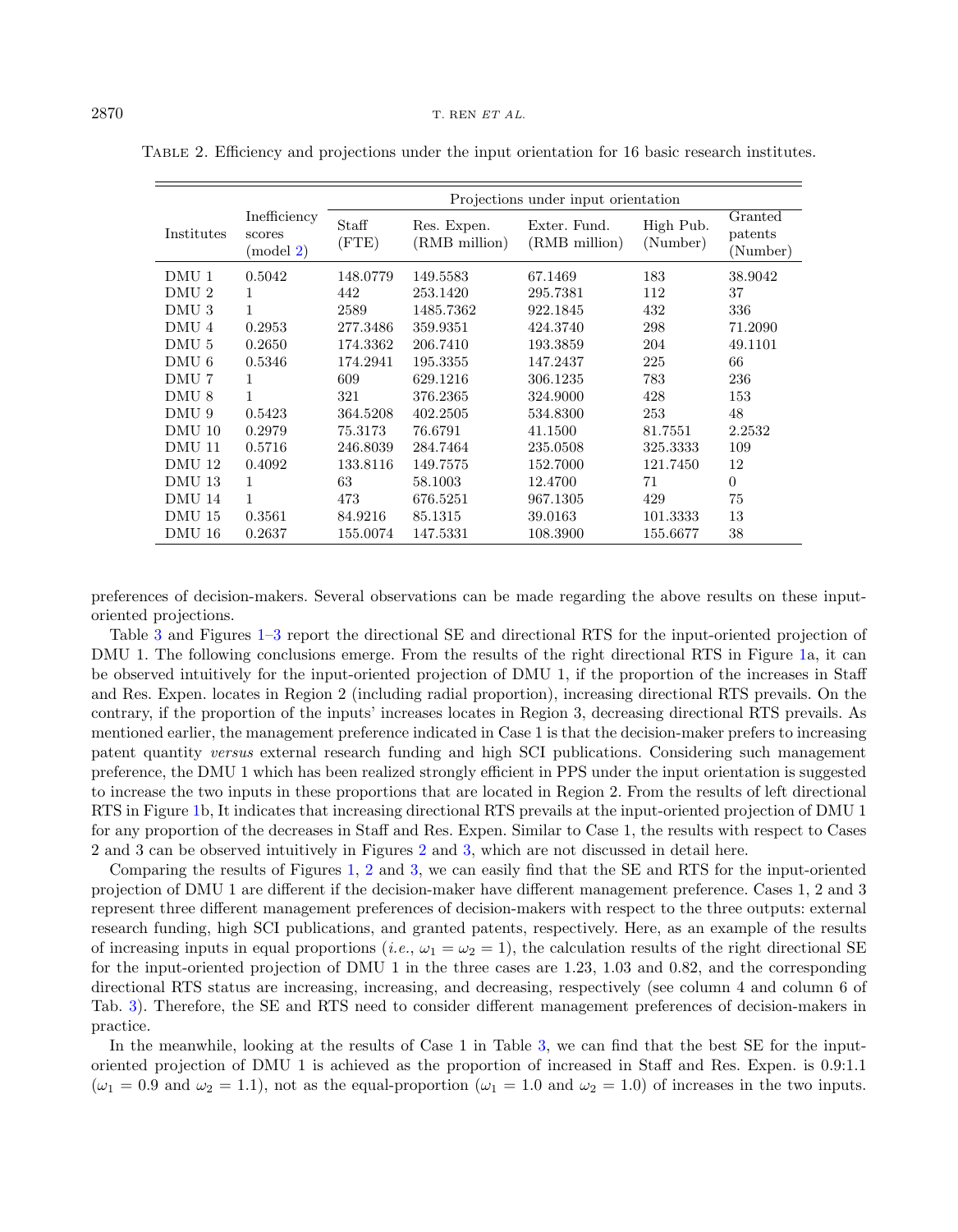|        | $\omega_1$  | $\omega_2$   | $\beta'_{+}(0)$<br>(right) | $\beta'_{-}(0)$<br>(left) | Directional<br>RTS (right) | Directional<br>RTS (left) |
|--------|-------------|--------------|----------------------------|---------------------------|----------------------------|---------------------------|
|        | 0.1         | 1.9          | 0.97                       | 2.61                      | Decreasing                 |                           |
|        | 0.2         | 1.8          | 1.02                       | 2.47                      | Increasing                 | Increasing<br>Increasing  |
|        | 0.3         | 1.7          | 1.07                       | 2.34                      | Increasing                 | Increasing                |
|        | 0.4         | $1.6\,$      | 1.11                       | 2.20                      | Increasing                 | Increasing                |
|        | 0.5         | 1.5          | 1.16                       | 2.06                      | Increasing                 | Increasing                |
|        | 0.6         | 1.4          | 1.21                       | 1.92                      | Increasing                 | Increasing                |
|        | 0.7         | 1.3          | 1.25                       | 1.79                      | Increasing                 | Increasing                |
|        | 0.8         | 1.2          | 1.30                       | 1.65                      | Increasing                 | Increasing                |
|        | 0.9         | 1.1          | 1.34                       | 1.51                      | Increasing                 | Increasing                |
| Case 1 | 1           | $\mathbf{1}$ | 1.23                       | 1.39                      | Increasing                 | Increasing                |
|        | 1.1         | 0.9          | 1.10                       | 1.44                      | Increasing                 | Increasing                |
|        | 1.2         | 0.8          | 0.98                       | 1.48                      | Decreasing                 | Increasing                |
|        | 1.3         | 0.7          | 0.86                       | 1.53                      | Decreasing                 | Increasing                |
|        | 1.4         | 0.6          | 0.74                       | 1.58                      | Decreasing                 | Increasing                |
|        | 1.5         | 0.5          | 0.61                       | 1.62                      | Decreasing                 | Increasing                |
|        |             |              |                            |                           |                            |                           |
|        | $1.6\,$     | 0.4          | 0.49                       | 1.67                      | Decreasing                 | Increasing                |
|        | 1.7         | 0.3          | 0.37                       | 1.71                      | Decreasing                 | Increasing                |
|        | 1.8         | 0.2          | 0.25                       | 1.76                      | Decreasing                 | Increasing                |
|        | 1.9         | 0.1          | 0.12                       | 1.81                      | Decreasing                 | Increasing                |
|        | 0.1         | 1.9          | 0.73                       | 2.24                      | Decreasing                 | Increasing                |
|        | 0.2         | 1.8          | 0.76                       | 2.12                      | Decreasing                 | Increasing                |
|        | 0.3         | 1.7          | 0.80                       | 2.01                      | Decreasing                 | Increasing                |
|        | 0.4         | 1.6          | 0.83                       | 1.89                      | Decreasing                 | Increasing                |
|        | 0.5         | 1.5          | 0.87                       | 1.77                      | Decreasing                 | Increasing                |
|        | 0.6         | 1.4          | 0.90                       | 1.65                      | Decreasing                 | Increasing                |
|        | 0.7         | 1.3          | 0.94                       | 1.53                      | Decreasing                 | Increasing                |
|        | 0.8         | 1.2          | 0.97                       | 1.42                      | Decreasing                 | Increasing                |
|        | 0.9         | 1.1          | 1.01                       | 1.30                      | Increasing                 | Increasing                |
| Case 2 | 1           | 1            | 1.03                       | 1.18                      | Increasing                 | Increasing                |
|        | 1.1         | 0.9          | 0.93                       | 1.08                      | Decreasing                 | Increasing                |
|        | 1.2         | 0.8          | 0.82                       | 1.11                      | Decreasing                 | Increasing                |
|        | 1.3         | 0.7          | 0.72                       | 1.15                      | Decreasing                 | Increasing                |
|        | 1.4         | 0.6          | 0.62                       | 1.18                      | Decreasing                 | Increasing                |
|        | 1.5         | 0.5          | 0.52                       | 1.22                      | Decreasing                 | Increasing                |
|        | $1.6\,$     | 0.4          | 0.41                       | 1.25                      | Decreasing                 | Increasing                |
|        | 1.7         | 0.3          | 0.31                       | 1.29                      | Decreasing                 | Increasing                |
|        | 1.8         | 0.2          | 0.21                       | 1.32                      | Decreasing                 | Increasing                |
|        | 1.9         | 0.1          | 0.10                       | 1.36                      | Decreasing                 | Increasing                |
|        | 0.1         | 1.9          | 0.58                       | 2.16                      | Decreasing                 | Increasing                |
|        | 0.2         | 1.8          | 0.61                       | 2.04                      | Decreasing                 | Increasing                |
|        | 0.3         | 1.7          | 0.64                       | 1.93                      | Decreasing                 | Increasing                |
|        | 0.4         | $1.6\,$      | 0.67                       | 1.82                      | Decreasing                 | Increasing                |
|        | 0.5         | $1.5\,$      | 0.70                       | 1.70                      | Decreasing                 | Increasing                |
|        | 0.6         | 1.4          | 0.72                       | 1.59                      | Decreasing                 | Increasing                |
|        | 0.7         | 1.3          | 0.75                       | 1.48                      | Decreasing                 | Increasing                |
|        | 0.8         | 1.2          | 0.78                       | 1.36                      | Decreasing                 | Increasing                |
|        | $_{0.9}$    | 1.1          | 0.81                       | 1.25                      | Decreasing                 | Increasing                |
| Case 3 | $\mathbf 1$ | 1            | 0.82                       | 1.14                      | Decreasing                 | Increasing                |
|        | 1.1         | $\rm 0.9$    | 0.74                       | 1.02                      | Decreasing                 | Increasing                |
|        | 1.2         | $0.8\,$      | 0.66                       | 0.91                      | Decreasing                 | Decreasing                |
|        | 1.3         | 0.7          | 0.58                       | 0.92                      | Decreasing                 | Decreasing                |
|        | 1.4         | 0.6          | 0.49                       | 0.92                      | Decreasing                 | Decreasing                |
|        | 1.5         | $0.5\,$      | 0.41                       | 0.97                      | Decreasing                 | Decreasing                |
|        | 1.6         | 0.4          | 0.33                       | 1.00                      | Decreasing                 | Constant                  |
|        | 1.7         | $\rm 0.3$    | 0.25                       | 1.03                      | Decreasing                 | Increasing                |
|        | 1.8         | $\rm 0.2$    | 0.16                       | 1.06                      | Decreasing                 | Increasing                |
|        | 1.9         | 0.1          | 0.11                       | 0.14                      | Decreasing                 | Decreasing                |

<span id="page-10-0"></span>Table 3. Directional SE and directional RTS for the input-oriented projection of DMU 1 in different directions.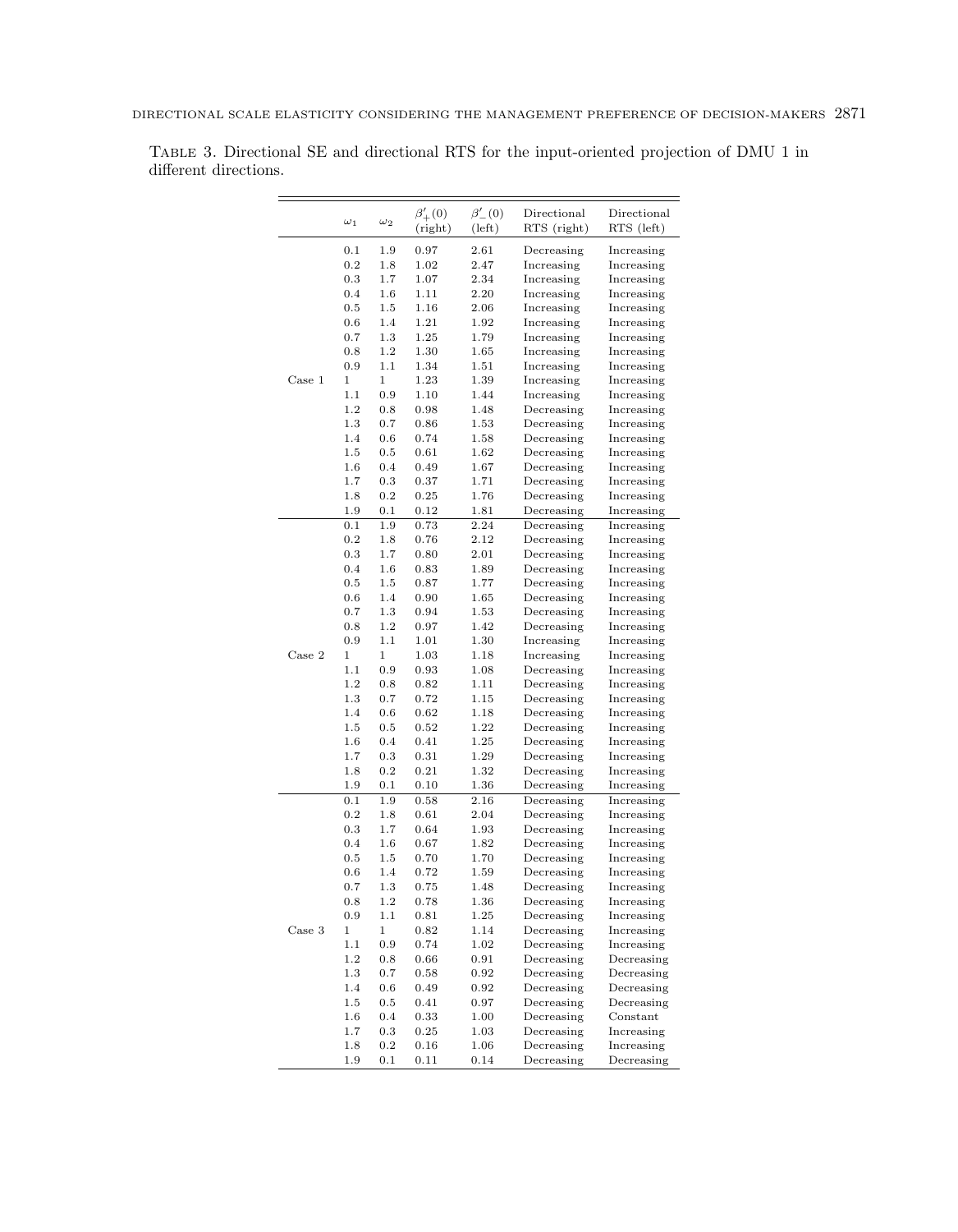|        | $\omega_1$  | $\omega_2$   | $\beta'_{+}(0)$ | $\beta'_{-}(0)$ | Directional | Directional |
|--------|-------------|--------------|-----------------|-----------------|-------------|-------------|
|        |             |              | (right)         | (left)          | RTS (right) | RTS (left)  |
|        | 0.1         | 1.9          | 2.68            | 2.77            | Increasing  | Increasing  |
|        | 0.2         | 1.8          | 2.54            | 2.63            | Increasing  | Increasing  |
|        | 0.3         | 1.7          | 2.40            | 2.48            | Increasing  | Increasing  |
|        | 0.4         | 1.6          | 2.26            | 2.33            | Increasing  | Increasing  |
|        | 0.5         | 1.5          | 2.12            | 2.19            | Increasing  | Increasing  |
|        | 0.6         | 1.4          | 1.98            | 2.04            | Increasing  | Increasing  |
|        | 0.7         | 1.3          | 1.84            | 1.90            | Increasing  | Increasing  |
|        | 0.8         | 1.2          | 1.70            | 1.75            | Increasing  | Increasing  |
|        | 0.9         | 1.1          | 1.55            | 1.61            | Increasing  | Increasing  |
| Case 1 | 1           | $\mathbf 1$  | 1.41            | 1.46            | Increasing  | Increasing  |
|        | 1.1         | 0.9          | 1.27            | 1.31            | Increasing  | Increasing  |
|        | 1.2         | 0.8          | 1.13            | 1.17            | Increasing  | Increasing  |
|        | 1.3         | 0.7          | 0.99            | 1.02            | Decreasing  | Increasing  |
|        | 1.4         | 0.6          | 0.85            | 0.88            | Decreasing  | Decreasing  |
|        | 1.5         | 0.5          | 0.71            | 0.73            | Decreasing  | Decreasing  |
|        | $1.6\,$     | 0.4          | 0.57            | 0.59            | Decreasing  | Decreasing  |
|        | 1.7         | 0.3          | 0.42            | 0.45            | Decreasing  | Decreasing  |
|        | 1.8         | 0.2          | 0.28            | 0.31            | Decreasing  | Decreasing  |
|        | 1.9         | 0.1          | 0.14            | 0.18            | Decreasing  | Decreasing  |
|        | 0.1         | 1.9          | 2.35            | 2.38            | Increasing  | Increasing  |
|        | 0.2         | 1.8          | 2.22            | 2.25            | Increasing  | Increasing  |
|        | 0.3         | 1.7          | 2.10            | 2.13            | Increasing  | Increasing  |
|        | 0.4         | 1.6          | 1.98            | 2.00            | Increasing  | Increasing  |
|        | 0.5         | 1.5          | 1.85            | 1.88            | Increasing  | Increasing  |
|        | 0.6         | 1.4          | 1.73            | 1.75            | Increasing  | Increasing  |
|        | 0.7         | 1.3          | 1.60            | 1.63            | Increasing  | Increasing  |
|        | 0.8         | 1.2          | 1.48            | 1.50            | Increasing  | Increasing  |
|        | 0.9         | 1.1          | 1.36            | 1.38            | Increasing  | Increasing  |
| Case 2 | 1           | $\mathbf{1}$ | 1.23            | 1.25            | Increasing  | Increasing  |
|        | 1.1         | 0.9          | 1.11            | 1.13            | Increasing  | Increasing  |
|        | 1.2         | 0.8          | 0.99            | 1.01            | Decreasing  | Increasing  |
|        | 1.3         | 0.7          | 0.86            | 0.88            | Decreasing  | Decreasing  |
|        | 1.4         | 0.6          | 0.74            | 0.76            | Decreasing  | Decreasing  |
|        | 1.5         | 0.5          | 0.62            | 0.64            | Decreasing  | Decreasing  |
|        | $1.6\,$     | 0.4          | 0.49            | 0.52            | Decreasing  | Decreasing  |
|        | 1.7         | 0.3          | 0.37            | 0.40            | Decreasing  | Decreasing  |
|        | 1.8         | 0.2          | 0.25            | 0.27            | Decreasing  | Decreasing  |
|        | 1.9         | 0.1          | 0.12            | 0.15            | Decreasing  | Decreasing  |
|        | 0.1         | 1.9          | 2.08            | 2.12            | Increasing  | Increasing  |
|        | 0.2         | 1.8          | 1.97            | 2.01            | Increasing  | Increasing  |
|        | 0.3         | 1.7          | 1.86            | 1.89            | Increasing  | Increasing  |
|        | 0.4         | 1.6          | 1.75            | 1.78            | Increasing  | Increasing  |
|        | 0.5         | 1.5          | 1.64            | 1.67            | Increasing  | Increasing  |
|        | 0.6         | 1.4          | 1.53            | 1.56            | Increasing  | Increasing  |
|        | 0.7         | 1.3          | 1.42            | 1.45            | Increasing  | Increasing  |
|        | 0.8         | 1.2          | 1.31            | 1.34            | Increasing  | Increasing  |
|        | $_{0.9}$    | 1.1          |                 | 1.23            | Increasing  |             |
| Case 3 | $\mathbf 1$ | $\,1$        | 1.20            | 1.11            | Increasing  | Increasing  |
|        | 1.1         | 0.9          | 1.09            | 1.00            |             | Increasing  |
|        |             |              | 0.99            |                 | Decreasing  | Constant    |
|        | 1.2         | 0.8          | 0.88            | 0.89            | Decreasing  | Decreasing  |
|        | 1.3         | 0.7          | 0.77            | 0.78            | Decreasing  | Decreasing  |
|        | 1.4         | 0.6          | 0.66            | 0.68            | Decreasing  | Decreasing  |
|        | 1.5         | 0.5          | 0.55            | 0.57            | Decreasing  | Decreasing  |
|        | 1.6         | 0.4          | 0.44            | 0.46            | Decreasing  | Decreasing  |
|        | 1.7         | 0.3          | 0.33            | 0.35            | Decreasing  | Decreasing  |
|        | 1.8         | 0.2          | 0.22            | 0.24            | Decreasing  | Decreasing  |
|        | 1.9         | 0.1          | 0.11            | 0.14            | Decreasing  | Decreasing  |

<span id="page-11-0"></span>Table 4. Directional SE and directional RTS for the input-oriented projection of DMU 2 in different directions.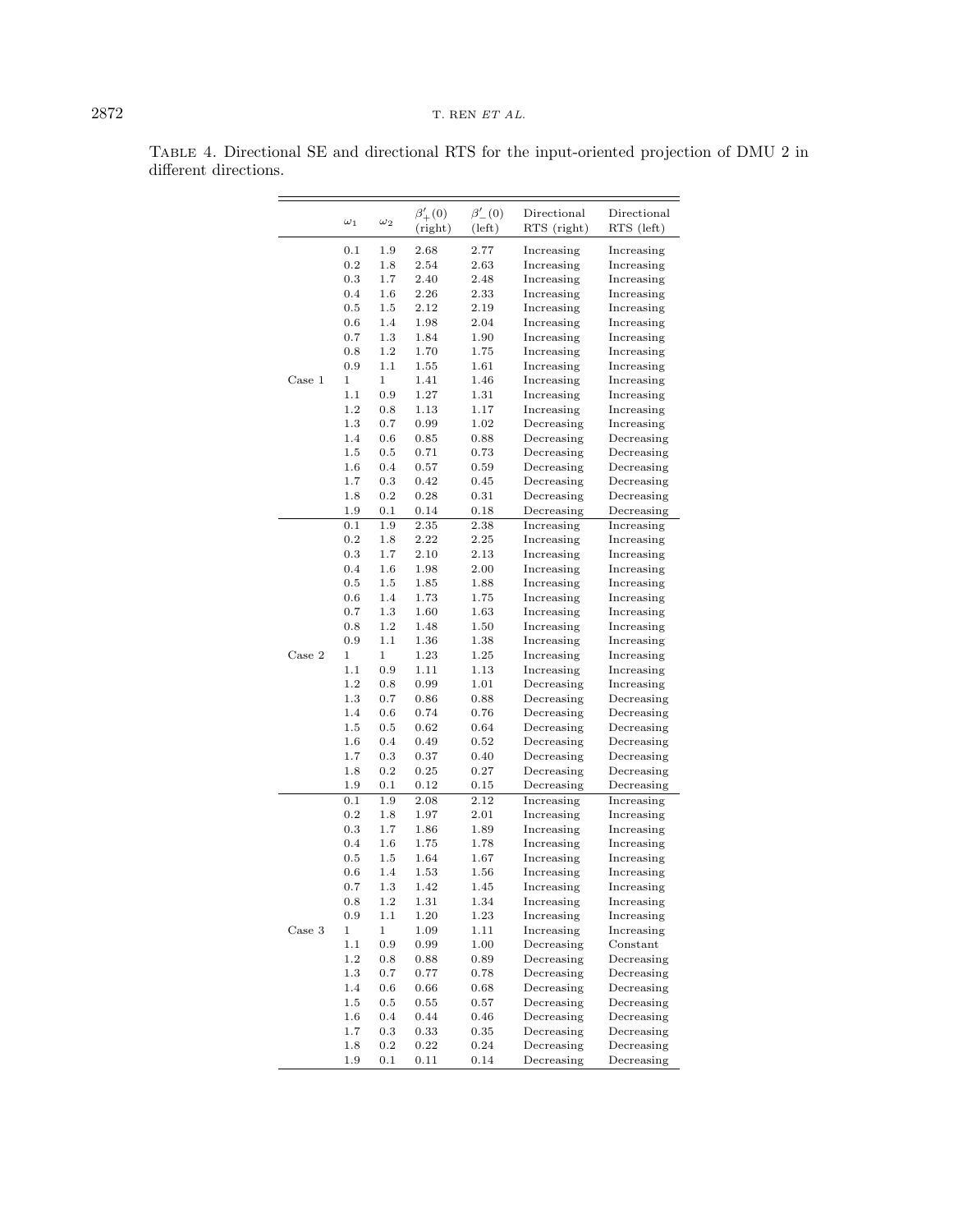<span id="page-12-0"></span>

FIGURE 1. Right and left directional RTS for the input-oriented projection of DMU 1 in Case 1.

<span id="page-12-1"></span>

Figure 2. Right and left directional RTS for the input-oriented projection of DMU 1 in Case 2.

This result confirms our supposition above whereby an equal-proportional change in all inputs may not be the best strategy for practical management. It is possible that an unequal-proportional increase in inputs may contribute to a lager SE for a strongly efficient DMU, especially concerning the management preferences of decision-makers.

For DMU 2, since it is a strongly efficient DMU of PPS, that is, we can directly analyze the RTS status in terms of its current inputs and outputs. According to the results of the right-hand and left-hand directional RTS (see Figs. [4–](#page-13-1)[6\)](#page-14-0), we can observe that the directional RTS to the "right" and "left" of DMU 2 in the give directions of inputs and outputs are approximately equal. Thus, it can be summarized briefly that on the basis of existing inputs, if the proportion of Staff and Res. Expen. increases (or decreases) of DMU 2 locates in Region 1 of Figures [4,](#page-13-1) [5](#page-14-1) and [6](#page-14-0) (corresponding to Cases 1, 2, and 3), increasing directional RTS prevails. If the proportion of increases (or decreases) in the two inputs locates in Region 2, constant directional RTS prevails. If this proportion locates in Region 3, constant directional RTS prevails. In addition, under the three cases, we note that the feasible ranges for the proportion of increases (or decreases) in Staff and Res. Expen. corresponding to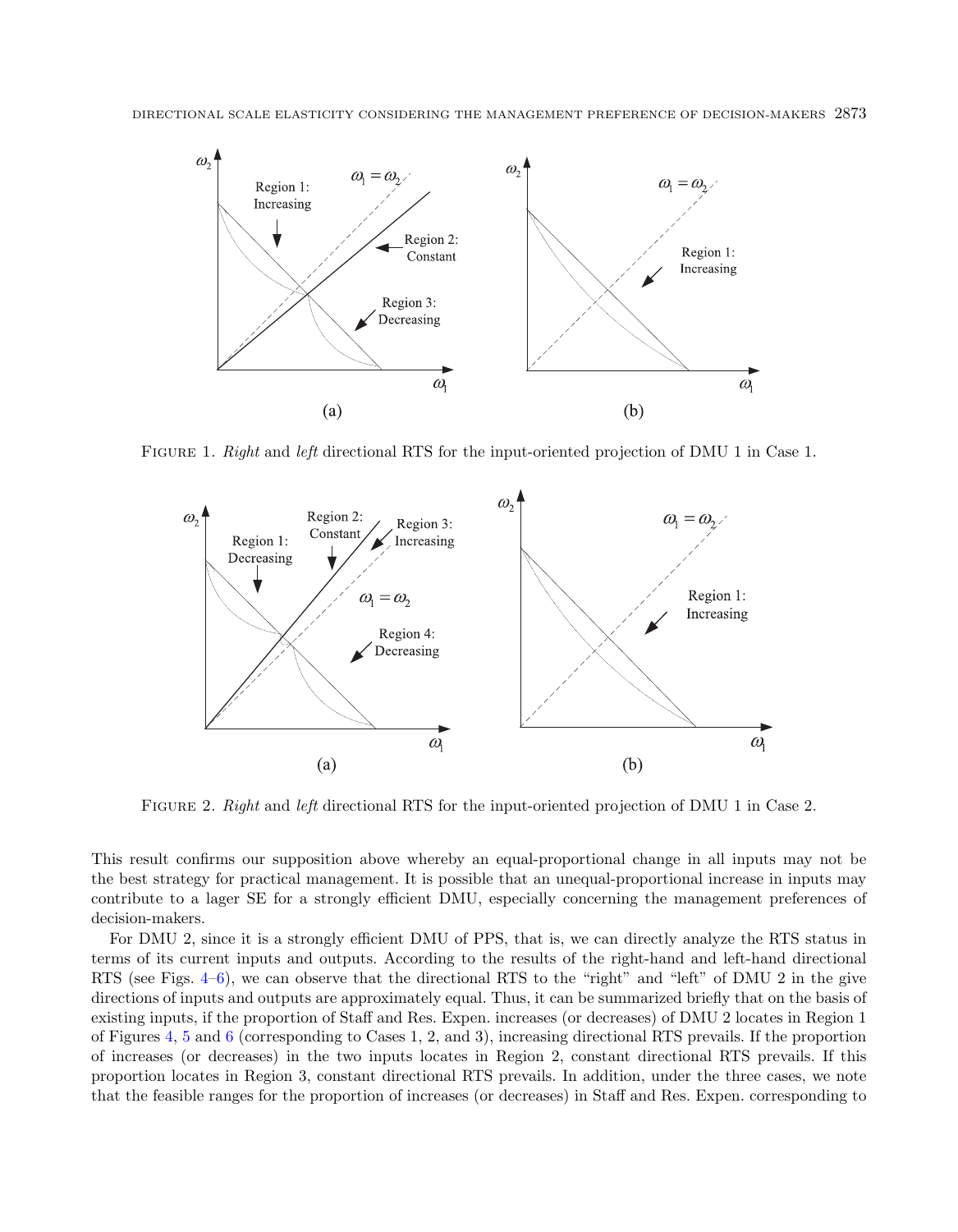$2874$  T. REN ET AL.

<span id="page-13-0"></span>

FIGURE 3. Right and left directional RTS for the input-oriented projection of DMU 1 in Case 3.

<span id="page-13-1"></span>

Figure 4. Right and left directional RTS for the input-oriented projection of DMU 2 in Case 1.

three directional RTS statuses are different. Combined with Table [4,](#page-11-0) for example, we can find that in Case 1, if the proportion of increases in the two inputs is 1.2:0.8 ( $\omega_1 = 1.2$  and  $\omega_2 = 0.8$ ), increasing directional RTS prevails on DMU 2. However, in Case 3, if the two inputs increase in this proportion, decreasing directional RTS prevails. The results further verify our supposition above that the SE and RTS are different under different management preference of the decision-makers.

In the following, let us analyze the scale issue of the strongly efficient projections of 16 DMUs under the output orientation. Table [5](#page-15-0) reports the output-oriented inefficiency scores and projections computed by model  $(2.3).$  $(2.3).$ 

Looking at Table [5,](#page-15-0) it is clear that the six strongly efficient DMUs under the input orientation remain strongly efficient under the output orientation. While for the inefficient DMUs, a significant difference can be found in their strongly efficient projections under these two orientations. As we discussed previously, the directional SE and directional RTS are measured at the strongly efficient DMU or the strongly efficient projections (i.e., benchmarks) of inefficient DMUs in this contribution.

By employing models [\(3.7\)](#page-7-1) and [\(3.8\)](#page-7-2), the "left" and "right" directional SE and directional RTS are calculated similarly based on the output-oriented projections of the 16 DMUs. Given that DMU 2 is strongly efficient under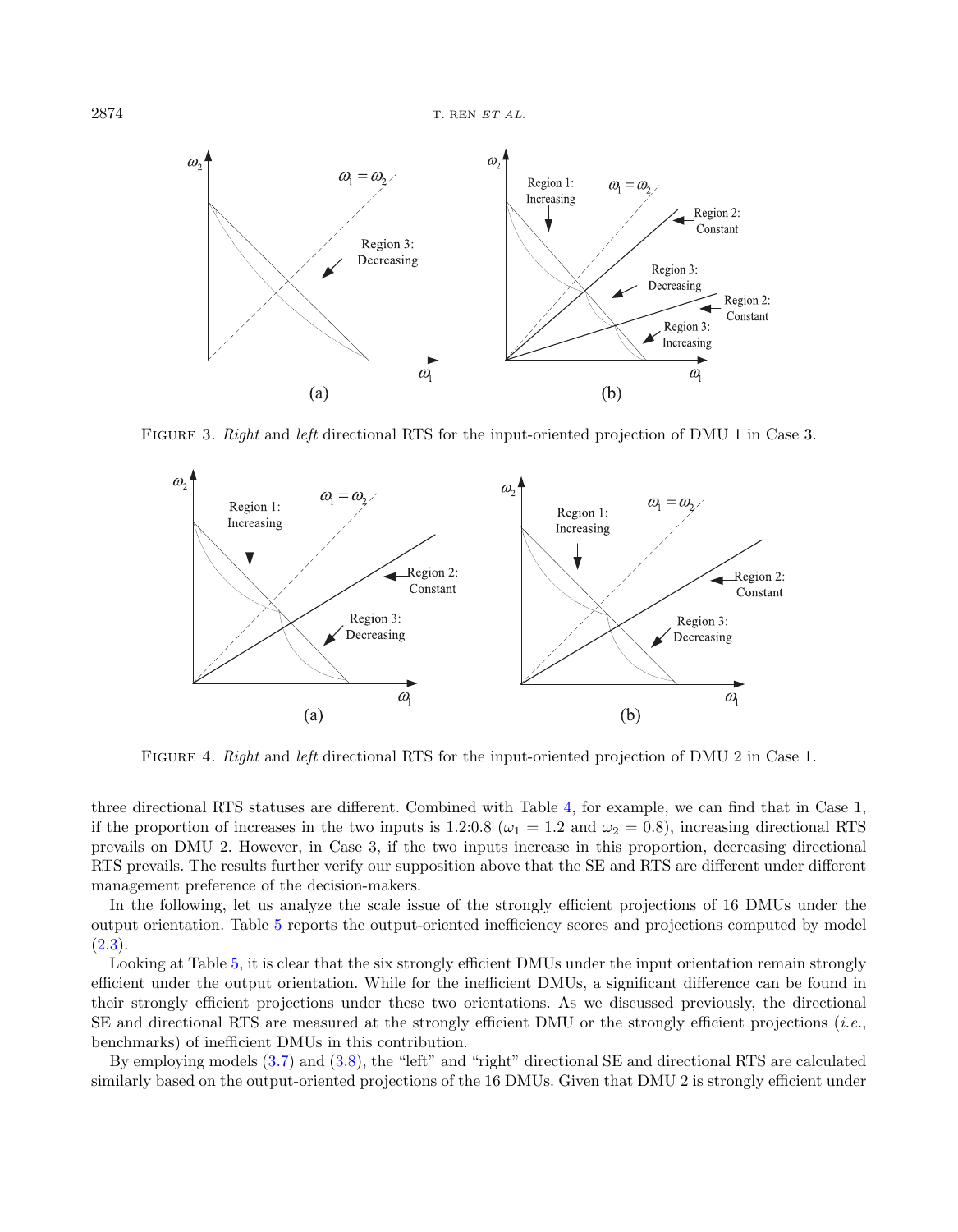<span id="page-14-1"></span>

FIGURE 5. Right and left directional RTS for the input-oriented projection of DMU 2 in Case 2.

<span id="page-14-0"></span>

FIGURE 6. Right and left directional RTS for the input-oriented projection of DMU 2 in Case 3.

both input and output orientations, the same results on the directional SE and directional RTS (as in Tab. [4\)](#page-11-0) are not repeatedly presented. Also taking the output-oriented projection of DMU 1 as example for a detailed explanation, the results are shown in Table [6.](#page-16-0)

According to results in Table [6,](#page-16-0) we can find that in these given directions of input change and output change, the values of the directional SE (see columns 4 and 5 of Tab. [6\)](#page-16-0) at the output-oriented projection of DMU 1 are little different from the results at its input-oriented projection (see columns 4 and 5 of Tab. [3\)](#page-10-0), and naturally the resulting directional RTS at these two projections are similar. Therefore, we make no repeat explanation.

Consequently, according to the analyses of directional SE and RTS proposed in this paper, research institutions can identify the status of increasing, constant and decreasing directional RTS with respect to their own management preference, and then adjust the proportion of inputs based on this. From a management point of view, the directional SE and directional RTS parameter is of particular importance to develop a feasible strategy for input adjustment and effectively avoid blind investment and resource waste.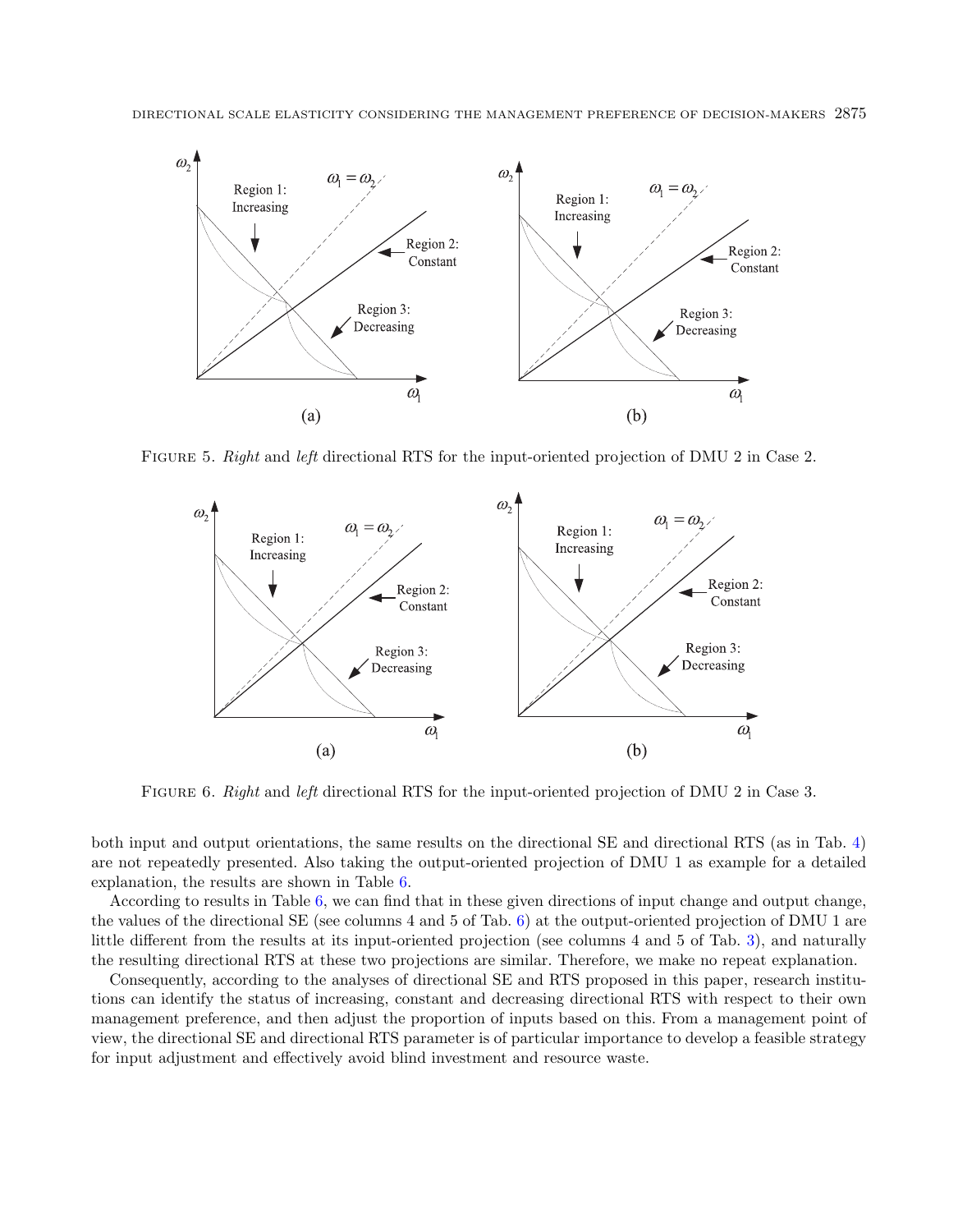|                  |                                     | Projections under output orientation |                              |                               |                       |                                |  |  |
|------------------|-------------------------------------|--------------------------------------|------------------------------|-------------------------------|-----------------------|--------------------------------|--|--|
| Institutes       | Inefficiency<br>scores<br>(mod (3)) | Staff<br>FTE)                        | Res. Expen.<br>(RMB million) | Exter. Fund.<br>(RMB million) | High Pub.<br>(Number) | Granted<br>patents<br>(Number) |  |  |
| DMU 1            | 0.4968                              | 291.0421                             | 296.6066                     | 135.1669                      | 368.3795              | 98.5795                        |  |  |
| DMU <sub>2</sub> | 1                                   | 442                                  | 253.142                      | 295.7381                      | 112                   | 37                             |  |  |
| DMU3             | 1                                   | 2589                                 | 1485.7362                    | 922.1845                      | 432                   | 336                            |  |  |
| DMU4             | 0.5547                              | 514.5779                             | 662.0329                     | 765.0477                      | 537.2247              | 124.2209                       |  |  |
| DMU <sub>5</sub> | 0.3248                              | 549.4823                             | 649.8668                     | 595.4001                      | 628.0789              | 165.5416                       |  |  |
| DMU <sub>6</sub> | 0.4466                              | 312.1777                             | 365.3578                     | 314.2164                      | 415.7923              | 147.7681                       |  |  |
| DMU7             | 1                                   | 609                                  | 629.1216                     | 306.1235                      | 783                   | 236                            |  |  |
| DMU8             | 1                                   | 321                                  | 376.2365                     | 324.9                         | 428                   | 153                            |  |  |
| DMU9             | 0.5697                              | 498.3625                             | 682.0083                     | 938.6812                      | 444.0408              | 84.2449                        |  |  |
| DMU 10           | 0.2227                              | 231.8745                             | 257.3831                     | 184.7848                      | 300.8647              | 92.4582                        |  |  |
| DMU 11           | 0.5647                              | 459.8483                             | 498.1555                     | 315.8476                      | 599.1498              | 193.0153                       |  |  |
| DMU 12           | 0.3139                              | 283.8904                             | 365.9673                     | 486.5258                      | 244.3881              | 38.2339                        |  |  |
| DMU 13           | 1                                   | 63                                   | 58.1003                      | 12.47                         | 71                    | $\Omega$                       |  |  |
| DMU 14           | $\mathbf{1}$                        | 473                                  | 676.5251                     | 967.1305                      | 429                   | 75                             |  |  |
| DMU 15           | 0.1493                              | 209.7788                             | 239.0912                     | 190.2146                      | 274.1009              | 87.0432                        |  |  |
| DMU 16           | 0.2258                              | 481.3389                             | 559.3781                     | 480.0108                      | 578.3269              | 168.2850                       |  |  |

<span id="page-15-0"></span>Table 5. Efficiency and projections under the output orientation for 16 basic research institutes.

#### 4.2. Comparison analysis with Yang's method

Furthermore, we have also provided a comparison analysis on the directional SE and RTS computed by the proposed method and Yang's method (see [\[25\]](#page-20-7)). As introduced previously, the underlying idea of our method is to derive the formulate of the directional SE based on the directional derivatives of the optimal value function in linear programming programs, and present two auxiliary linear programs (models [\(3.7\)](#page-7-1) and [\(3.8\)](#page-7-2)) to obtain the exact values of the right- and left-hand directional SE. Yang's method mainly adopts the basic idea of the finite difference method (FDM) to provide an approximate estimate for the directional SE by testing the ratio of the amount of change of outputs on the efficient frontier in a specified direction caused by a change in a small enough amount  $t_0$  of inputs in a specified direction.

For comparison, we use Yang's method to estimate the directional SE and directional RTS for the inputoriented and output-oriented projections of DMU 1, respectively. Following Yang and Liu [\[25\]](#page-20-7), this small enough amount for the input change is set to  $t_0 = 1E^{-6}$ . Table [7](#page-17-0) lists these estimated directional SE and directional RTS for the input-oriented projections of DMU 1, and Table [8](#page-18-0) reports the results regarding the output-oriented projections of DMU 1.

As we can see from Tables [7](#page-17-0) and [8,](#page-18-0) we notice that Yang's method used for estimating the directional SE suffers from the infeasibility problems in some directions, and clearly the corresponding RTS status in these directions cannot be identified using their method. Specifically, for the input-oriented projection of DMU 1, the incidences of the infeasibility problem are 21.05% and 29.82% when using Yang's method to estimate the leftand right-hand directional SE, respectively. For the output-oriented projection of DMU 1, the incidences of the infeasibility problem for estimating the left- and right-hand SE are 15.79% and 5.26%, respectively. Compared to the results computed by our method (see the results listed Tabs. [3](#page-10-0) and [6\)](#page-16-0), the exact values of the directional SE are obtained explicitly in all the above directions without any infeasibility problem.

Furthermore, the proposed method used for calculating the directional SE is not subject to any simplifying assumptions, such as the setting on the small enough quantity of the input change in FDM methods, and actually the setting on this quantity may perturb the estimations of directional SE and directional RTS. Finally, the proposed method provides a straightforward derivation for the directional scale elasticity, where all calculations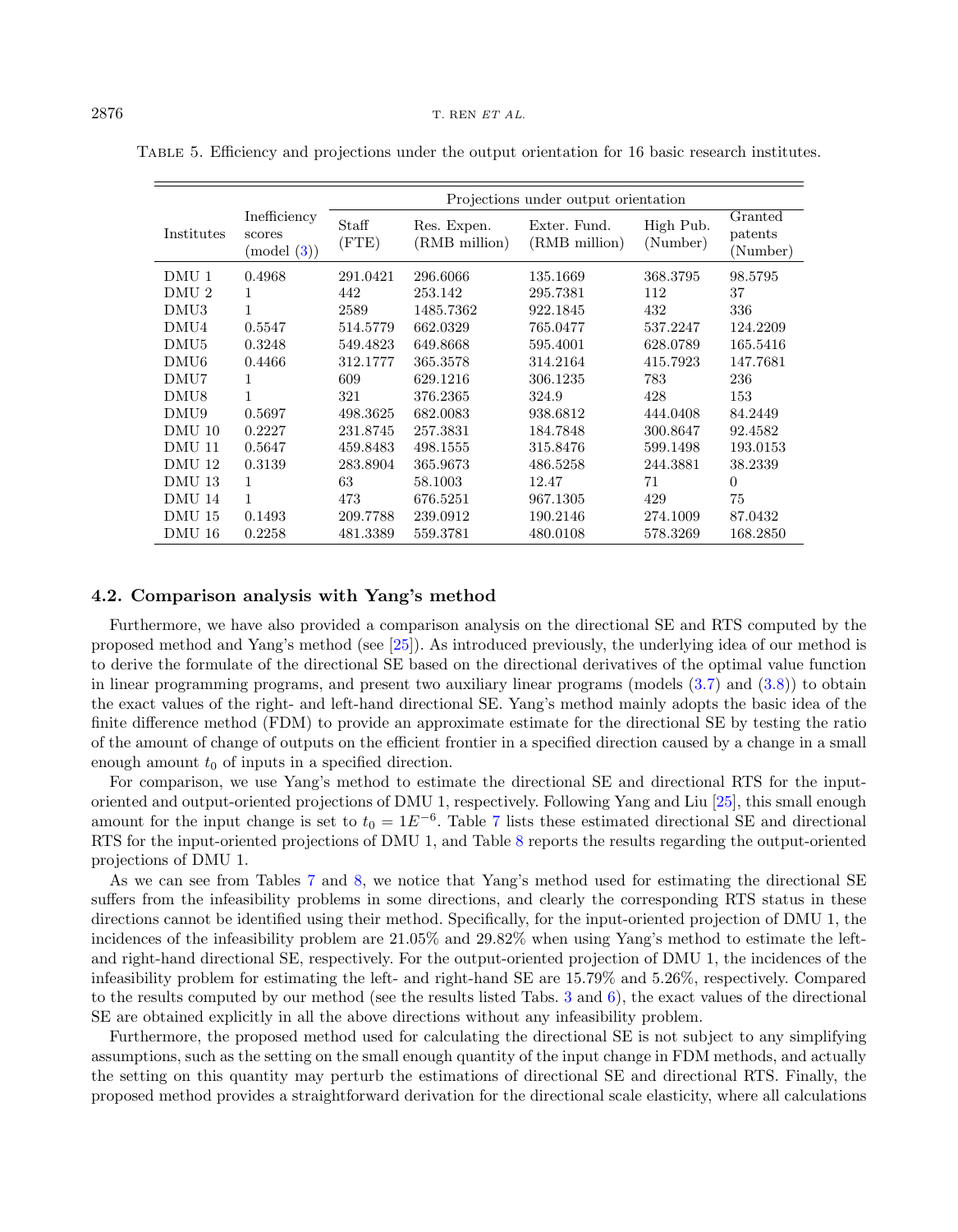|        | $\omega_1$  | $\omega_2$     | $\beta'_{+}(0)$<br>(right) | $\beta'_{-}(0)$<br>(left) | Directional<br>RTS (right) | Directional<br>RTS (left) |
|--------|-------------|----------------|----------------------------|---------------------------|----------------------------|---------------------------|
|        | 0.1         | 1.9            | 0.96                       | 2.57                      | Decreasing                 | Increasing                |
|        | 0.2         | 1.8            | 1.00                       | 2.44                      | Constant                   | Increasing                |
|        | 0.3         | 1.7            | 1.05                       | 2.30                      | Increasing                 | Increasing                |
|        | 0.4         | 1.6            | 1.09                       | 2.17                      | Increasing                 | Increasing                |
|        | 0.5         | 1.5            | 1.14                       | 2.03                      | Increasing                 | Increasing                |
|        | 0.6         | 1.4            | 1.18                       | 1.89                      | Increasing                 | Increasing                |
|        | 0.7         | 1.3            | 1.23                       | 1.76                      | Increasing                 | Increasing                |
|        | 0.8         | 1.2            | 1.27                       | 1.62                      | Increasing                 | Increasing                |
|        | 0.9         | 1.1            | 1.19                       | 1.49                      | Increasing                 | Increasing                |
| Case 1 | 1           | 1              | 1.09                       | 1.36                      | Increasing                 | Increasing                |
|        | 1.1         | 0.9            | 0.98                       | 1.41                      | Decreasing                 | Increasing                |
|        | 1.2         | 0.8            | 0.87                       | 1.45                      | Decreasing                 | Increasing                |
|        | 1.3         | 0.7            | 0.76                       | 1.50                      | Decreasing                 | Increasing                |
|        | 1.4         | $_{0.6}$       | 0.65                       | 1.54                      | Decreasing                 | Increasing                |
|        | 1.5         | 0.5            | 0.54                       | 1.59                      | Decreasing                 | Increasing                |
|        | 1.6         | 0.4            | 0.43                       | 1.63                      | Decreasing                 | Increasing                |
|        | 1.7         | 0.3            | 0.33                       | 1.68                      | Decreasing                 | Increasing                |
|        | 1.8         | 0.2            | 0.22                       | 1.72                      | Decreasing                 | Increasing                |
|        | 1.9         | 0.1            | 0.11                       | 1.76                      | Decreasing                 | Increasing                |
|        | 0.1         | 1.9            | 0.72                       | 2.06                      | Decreasing                 | Increasing                |
|        | 0.2         | 1.8            | 0.75                       | 1.95                      | Decreasing                 | Increasing                |
|        | 0.3         | 1.7            | 0.79                       | 1.84                      | Decreasing                 | Increasing                |
|        | 0.4         | 1.6            | 0.82                       | 1.73                      | Decreasing                 | Increasing                |
|        | 0.5         | 1.5            | 0.85                       | 1.62                      | Decreasing                 | Increasing                |
|        | 0.6         | 1.4            | 0.89                       | 1.52                      | Decreasing                 | Increasing                |
|        | 0.7         | 1.3            | 0.92                       | 1.41                      | Decreasing                 | Increasing                |
|        | 0.8         | 1.2            | 0.95                       | 1.30                      | Decreasing                 | Increasing                |
|        | 0.9         | 1.1            | 0.99                       | 1.19                      | Decreasing                 | Increasing                |
| Case 2 | 1           | $\overline{1}$ | 1.02                       | 1.08                      | Increasing                 | Increasing                |
|        | 1.1         | 0.9            | 0.91                       | 1.05                      | Decreasing                 | Increasing                |
|        | 1.2         | 0.8            | 0.81                       | 1.09                      | Decreasing                 | Increasing                |
|        | 1.3         | 0.7            | 0.71                       | 1.12                      | Decreasing                 | Increasing                |
|        | 1.4         | 0.6            | 0.61                       | 1.16                      | Decreasing                 | Increasing                |
|        | 1.5         | 0.5            | 0.51                       | 1.19                      | Decreasing                 | Increasing                |
|        | 1.6         | 0.4            | 0.41                       | 1.22                      | Decreasing                 | Increasing                |
|        | 1.7         | 0.3            | 0.30                       | 1.26                      | Decreasing                 | Increasing                |
|        | 1.8         | 0.2            | 0.20                       | 1.29                      | Decreasing                 | Increasing                |
|        | 1.9         | 0.1            | 0.10                       | 1.32                      | Decreasing                 | Increasing                |
|        | 0.1         | 1.9            | 0.58                       | 2.05                      | Decreasing                 | Increasing                |
|        | 0.2         | 1.8            | 0.60                       | 1.95                      | Decreasing                 | Increasing                |
|        | 0.3         | 1.7            | 0.63                       | 1.84                      | Decreasing                 | Increasing                |
|        | 0.4         | 1.6            | 0.66                       | 1.73                      | Decreasing                 | Increasing                |
|        | 0.5         | 1.5            | 0.68                       | 1.62                      | Decreasing                 | Increasing                |
|        | 0.6         | 1.4            | 0.71                       | 1.51                      | Decreasing                 | Increasing                |
|        | 0.7         | 1.3            | 0.74                       | 1.41                      | Decreasing                 | Increasing                |
|        | 0.8         | 1.2            | 0.76                       | 1.30                      | Decreasing                 | Increasing                |
|        | 0.9         | 1.1            | 0.79                       | 1.19                      | Decreasing                 | Increasing                |
| Case 3 | $\mathbf 1$ | 1              | 0.81                       | 1.08                      | Decreasing                 | Increasing                |
|        | 1.1         | 0.9            | 0.73                       | 0.97                      | Decreasing                 | Decreasing                |
|        | 1.2         | 0.8            | 0.65                       | 0.87                      | Decreasing                 | Decreasing                |
|        | $1.3\,$     | 0.7            | 0.57                       | 0.90                      | Decreasing                 | Decreasing                |
|        | 1.4         | 0.6            | 0.49                       | 0.92                      | Decreasing                 | Decreasing                |
|        | $1.5\,$     | 0.5            | 0.41                       | 0.95                      | Decreasing                 | Decreasing                |
|        | 1.6         | 0.4            | 0.32                       | 0.98                      | Decreasing                 | Decreasing                |
|        | 1.7         | 0.3            | 0.24                       | 1.01                      | Decreasing                 | Increasing                |
|        | 1.8         | 0.2            | 0.16                       | 1.03                      | Decreasing                 | Increasing                |
|        | 1.9         | 0.1            | 0.08                       | 1.06                      | Decreasing                 | Increasing                |

<span id="page-16-0"></span>Table 6. Directional SE and directional RTS for the output-oriented projection of DMU 1 in different directions.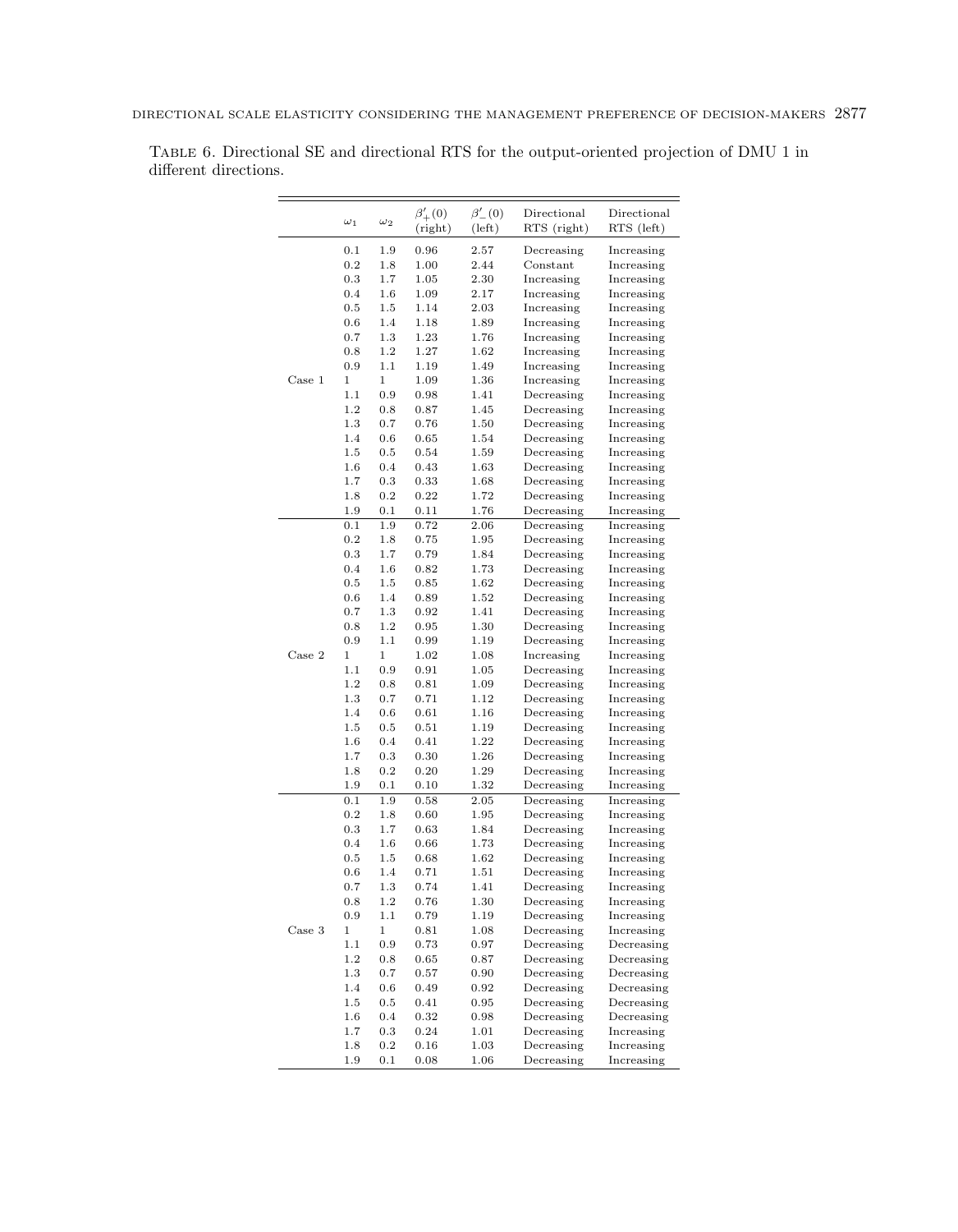# <span id="page-17-0"></span>2878 T. REN $ET$ AL.

|        | $\omega_1$ | $\omega_2$  | $\beta'_{+}(0)$<br>(right) | $\beta'_{-}(0)$<br>(left) | Directional<br>RTS (right) | Directional<br>RTS (left) |
|--------|------------|-------------|----------------------------|---------------------------|----------------------------|---------------------------|
|        | 0.1        | 1.9         | 13.17                      | 0.39                      | Inf                        | Inf                       |
|        | 0.2        | 1.8         | 1.30                       | 2.10                      | Increasing                 | Inf                       |
|        | 0.3        | 1.7         | 1.38                       | 2.33                      | Increasing                 | Increasing                |
|        | 0.4        | $1.6\,$     | 1.37                       | 2.67                      | Increasing                 | Inf                       |
|        | 0.5        | 1.5         | 1.37                       | 4.18                      | Increasing                 | Inf                       |
|        | 0.6        | 1.4         | 1.36                       | 1.93                      | Increasing                 | Increasing                |
|        | 0.7        | 1.3         | 3.08                       | 1.80                      | Inf                        | Increasing                |
|        | 0.8        | 1.2         | 1.33                       | 4.73                      | Increasing                 | Inf                       |
|        | 0.9        | 1.1         | 1.39                       | 1.33                      | Increasing                 | Increasing                |
| Case 1 | 1          | 1           | 1.39                       | 1.48                      | Increasing                 | Increasing                |
|        | 1.1        | 0.9         | 1.36                       | 1.37                      | Inf                        | Increasing                |
|        | 1.2        | 0.8         | 0.98                       | 1.35                      | Decreasing                 | Increasing                |
|        | 1.3        | 0.7         | 0.86                       | 1.34                      | Decreasing                 | Increasing                |
|        | 1.4        | 0.6         | 0.74                       | 1.33                      | Decreasing                 | Increasing                |
|        | 1.5        | 0.5         | 0.62                       | $-1.92$                   | Decreasing                 | Inf                       |
|        | 1.6        | 0.4         | 0.57                       | 1.34                      | Decreasing                 | Increasing                |
|        | 1.7        | 0.3         | 0.40                       | 1.30                      | Decreasing                 | Increasing                |
|        | 1.8        | 0.2         | $-1.07$                    | 1.30                      | Inf                        | Increasing                |
|        | 1.9        | 0.1         | $_{0.15}$                  | $-1.48$                   | Decreasing                 | Inf                       |
|        | 0.1        | 1.9         | 1.07                       | 1.19                      | Increasing                 | Inf                       |
|        | 0.2        | 1.8         | 1.12                       | 3.73                      | Increasing                 | Inf                       |
|        | 0.3        | 1.7         | 12.66                      | 2.00                      | Inf                        | Increasing                |
|        | 0.4        | 1.6         | 1.10                       | 1.88                      | Increasing                 | Increasing                |
|        | 0.5        | 1.5         | 1.05                       | 1.77                      | Increasing                 | Increasing                |
|        | 0.6        | 1.4         | 1.01                       | 2.74                      | Increasing                 | Inf                       |
|        | 0.7        | 1.3         | 1.09                       | 0.82                      | Increasing                 | Inf                       |
|        | 0.8        | 1.2         | 1.05                       | 2.10                      | Increasing                 | Inf                       |
|        | 0.9        | 1.1         | 1.44                       | 1.13                      | Inf                        | Increasing                |
| Case 2 | 1          | $\mathbf 1$ | 1.06                       | 1.25                      | Increasing                 | Increasing                |
|        | 1.1        | 0.9         | 1.02                       | 0.96                      | Increasing                 | Inf                       |
|        | 1.2        | 0.8         | $-5.19$                    | 1.12                      | Inf                        | Increasing                |
|        | 1.3        | 0.7         | 0.72                       | 1.16                      | Decreasing                 | Increasing                |
|        | 1.4        | 0.6         | 1.45                       | 1.10                      | Inf                        | Increasing                |
|        | 1.5        | 0.5         | 0.52                       | 1.41                      | Decreasing                 | Increasing                |
|        | 1.6        | 0.4         | 2.52                       | 0.96                      | Inf                        | Decreasing                |
|        | 1.7        | 0.3         | 0.75                       | $-9.37$                   | Inf                        | Inf                       |
|        | 1.8        | 0.2         | 0.19                       | 1.88                      | Decreasing                 | Inf                       |
|        | 1.9        | 0.1         | 0.12                       | 0.94                      | Decreasing                 | Decreasing                |
|        | 0.1        | 1.9         | 0.94                       | 2.22                      | Decreasing                 | Increasing                |
|        | 0.2        | 1.8         | 0.93                       | 2.04                      | Decreasing                 | Increasing                |
|        | 0.3        | 1.7         | 0.00                       | 1.96                      | Inf                        | Increasing                |
|        | 0.4        | 1.6         | 0.88                       | 1.28                      | Decreasing                 | Increasing                |
|        | 0.5        | 1.5         | 0.93                       | 1.74                      | Decreasing                 | Increasing                |
|        | 0.6        | 1.4         | 0.83                       | 0.61                      | Decreasing                 | Inf                       |
|        | 0.7        | 1.3         | 0.86                       | 1.53                      | Decreasing                 | Increasing                |
|        | 0.8        | 1.2         | 0.83                       | 1.36                      | Decreasing                 | Increasing                |
|        | 0.9        | 1.1         | 0.84                       | 2.65                      | Decreasing                 | Inf                       |
| Case 3 | $\,1$      | $\,1$       |                            |                           |                            |                           |
|        | 1.1        | $0.9\,$     | $_{0.81}$<br>0.83          | 1.01<br>1.01              | Decreasing<br>Decreasing   | Increasing<br>Increasing  |
|        | $1.2\,$    | 0.8         | 0.71                       | 0.92                      | Inf                        | Decreasing                |
|        | $1.3\,$    | 0.7         |                            |                           |                            | Decreasing                |
|        |            |             | 0.58                       | 0.76                      | Decreasing                 |                           |
|        | 1.4        | $0.6\,$     | 0.46                       | 0.97                      | Decreasing                 | Decreasing                |
|        | 1.5        | $\rm 0.5$   | 0.35                       | 0.91                      | Decreasing                 | Decreasing                |
|        | 1.6        | 0.4         | 0.37                       | 0.89                      | Decreasing                 | Decreasing                |
|        | 1.7        | 0.3         | 0.27                       | 0.91                      | Decreasing                 | Decreasing                |
|        | 1.8        | $\rm 0.2$   | 0.13                       | 0.86                      | Decreasing                 | Decreasing                |
|        | 1.9        | 0.1         | 0.04                       | 0.87                      | Decreasing                 | Decreasing                |

Table 7. Directional SE and directional RTS for the input-oriented projection of DMU 1 in different directions estimated by Yang's method: Infeasibilities (Inf).

 $\overline{\phantom{0}}$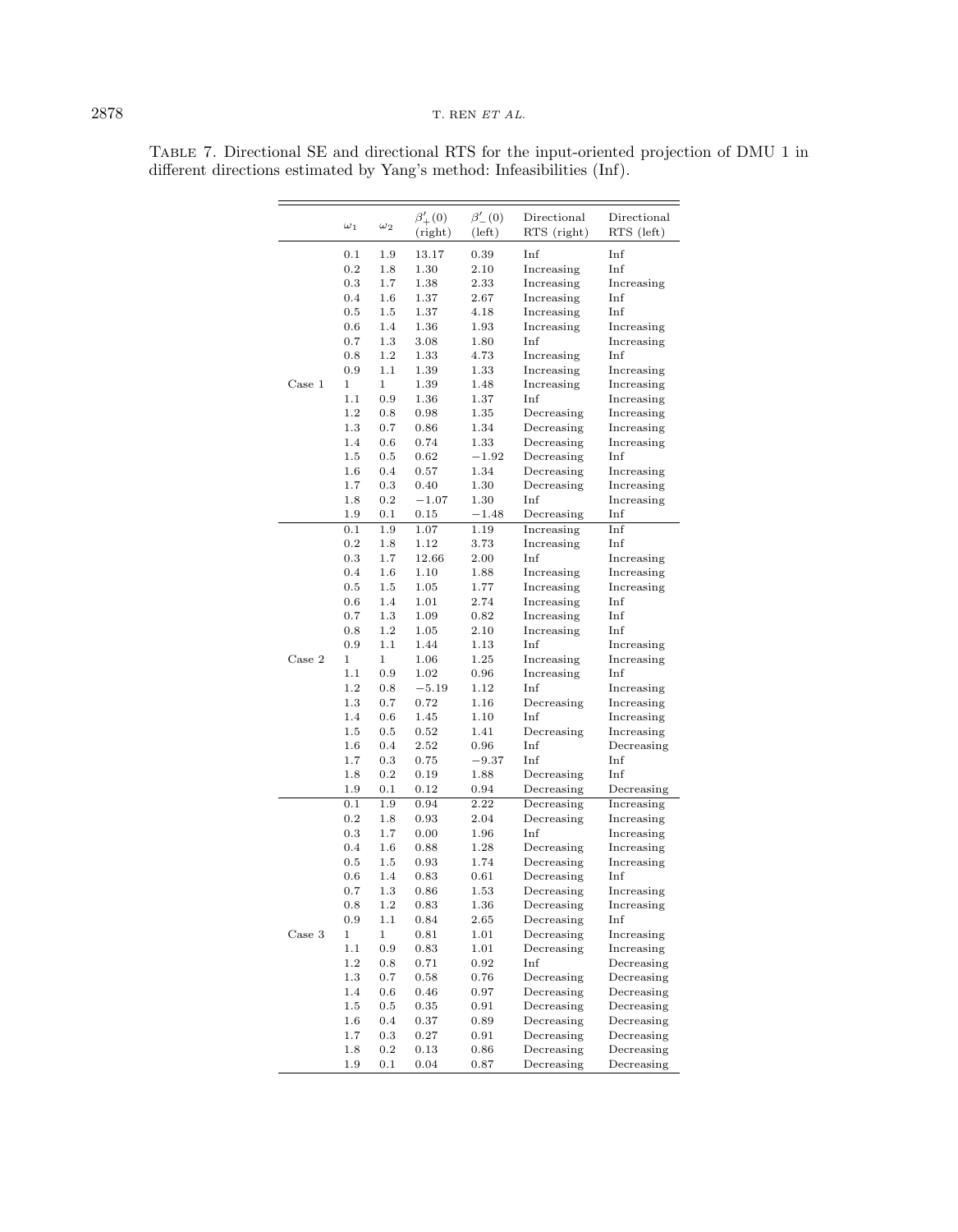|        | $\omega_1$ | $\omega_2$   | $\beta'_{+}(0)$<br>(right) | $\beta'_{-}(0)$<br>$(\text{left})$ | Directional<br>RTS (right) | Directional<br>RTS (left) |
|--------|------------|--------------|----------------------------|------------------------------------|----------------------------|---------------------------|
|        | 0.1        | 1.9          | 0.96                       | 2.62                               | Decreasing                 | Increasing                |
|        | 0.2        | 1.8          | 1.00                       | 2.40                               | Constant                   | Increasing                |
|        | 0.3        | 1.7          | 1.04                       | 2.30                               | Increasing                 | Increasing                |
|        | 0.4        | 1.6          | 1.08                       | 2.17                               | Increasing                 | Increasing                |
|        | 0.5        | 1.5          | 1.14                       | 2.09                               | Increasing                 | Increasing                |
|        | 0.6        | 1.4          | 4.77                       | 1.90                               | Inf                        | Increasing                |
|        | 0.7        | 1.3          | 1.32                       | 3.04                               | Increasing                 | Inf                       |
|        | 0.8        | 1.2          | 1.23                       | 1.69                               | Increasing                 | Increasing                |
|        | 0.9        | 1.1          | 1.18                       | 1.56                               | Increasing                 | Increasing                |
| Case 1 | 1          | $\mathbf{1}$ | 1.08                       | 1.37                               | Increasing                 | Increasing                |
|        | 1.1        | 0.9          | 0.97                       | 1.41                               | Decreasing                 | Increasing                |
|        | 1.2        | 0.8          | 0.91                       | 1.45                               | Decreasing                 | Increasing                |
|        | 1.3        | 0.7          | 1.63                       | 1.50                               | Inf                        | Increasing                |
|        | 1.4        | 0.6          | 0.65                       | 1.54                               | Decreasing                 | Increasing                |
|        | 1.5        | $0.5\,$      | $-1.52$                    | 1.60                               | Inf                        | Increasing                |
|        | $1.6\,$    | 0.4          | $-2.09$                    | 1.61                               | Inf                        | Increasing                |
|        | 1.7        | 0.3          | 0.32                       | 1.67                               | Decreasing                 | Increasing                |
|        | 1.8        | 0.2          | 0.22                       | 1.72                               | Decreasing                 | Increasing                |
|        | 1.9        | 0.1          | 0.10                       | 1.73                               | Decreasing                 | Increasing                |
|        | 0.1        | 1.9          | 0.77                       | 2.11                               | Decreasing                 | Increasing                |
|        | 0.2        | 1.8          | $-9.54$                    | 1.95                               | Inf                        | Increasing                |
|        | 0.3        | 1.7          | 0.79                       | 1.93                               | Decreasing                 | Increasing                |
|        | 0.4        | 1.6          | 0.81                       | 1.60                               | Decreasing                 | Increasing                |
|        | 0.5        | 1.5          | 0.87                       | 1.59                               | Decreasing                 | Increasing                |
|        | 0.6        | 1.4          | 0.89                       | 1.40                               | Decreasing                 | Increasing                |
|        | 0.7        | 1.3          | 0.00                       | 1.30                               | Inf                        | Increasing                |
|        | 0.8        | 1.2          | 0.98                       | 1.20                               | Decreasing                 | Increasing                |
|        | 0.9        | 1.1          | 1.01                       | 1.11                               | Increasing                 | Increasing                |
| Case 2 | 1          | $\mathbf{1}$ | 1.01                       | 1.00                               | Increasing                 | Constant                  |
|        | 1.1        | 0.9          | 0.91                       | 1.08                               | Decreasing                 | Increasing                |
|        | 1.2        | 0.8          | 0.14                       | 1.17                               | Decreasing                 | Increasing                |
|        | 1.3        | 0.7          | 0.69                       | 1.14                               | Decreasing                 | Increasing                |
|        | 1.4        | 0.6          | 0.63                       | 1.15                               | Decreasing                 | Increasing                |
|        | 1.5        | 0.5          | $-1.14$                    | 1.20                               | Inf                        | Increasing                |
|        | $1.6\,$    | 0.4          | 0.46                       | $-1.57$                            | Decreasing                 | Inf                       |
|        | 1.7        | 0.3          | 0.28                       | 1.26                               | Decreasing                 | Increasing                |
|        | 1.8        | 0.2          | 0.20                       | 1.29                               | Decreasing                 | Increasing                |
|        | 1.9        | 0.1          | 0.10                       | 1.32                               | Decreasing                 | Increasing                |
|        | 0.1        | 1.9          |                            | 2.05                               | Decreasing                 |                           |
|        | 0.2        | 1.8          | 0.55<br>0.87               | 1.91                               | Inf                        | Increasing<br>Increasing  |
|        | 0.3        | 1.7          | 0.63                       | 1.89                               | Decreasing                 | Increasing                |
|        | 0.4        | 1.6          | 0.64                       | 1.72                               | Decreasing                 | Increasing                |
|        | 0.5        | 1.5          | 0.78                       | 1.61                               | Decreasing                 | Increasing                |
|        | 0.6        | 1.4          | 0.73                       | 1.40                               | Decreasing                 | Increasing                |
|        | 0.7        | 1.3          | 0.74                       | 1.39                               |                            |                           |
|        | 0.8        | 1.2          | 0.76                       | 1.48                               | Decreasing                 | Increasing<br>Inf         |
|        | 0.9        | 1.1          | 0.77                       | 1.18                               | Decreasing<br>Decreasing   | Increasing                |
| Case 3 |            |              |                            |                                    |                            |                           |
|        | 1          | 1<br>0.9     | 0.80                       | 1.05<br>1.02                       | Inf                        | Increasing                |
|        | 1.1<br>1.2 |              | 0.74<br>0.65               |                                    | Decreasing<br>Decreasing   | Increasing<br>Decreasing  |
|        |            | 0.8          |                            | 0.92                               |                            |                           |
|        | 1.3        | 0.7          | 0.56                       | 0.82                               | Decreasing                 | Decreasing                |
|        | 1.4        | 0.6          | 0.41                       | 0.92                               | Decreasing                 | Decreasing                |
|        | 1.5        | 0.5          | 0.39                       | 0.94                               | Decreasing                 | Decreasing                |
|        | 1.6        | 0.4          | 0.31                       | 0.98                               | Decreasing                 | Decreasing                |
|        | 1.7        | 0.3          | 0.21                       | 1.00                               | Decreasing                 | Constant                  |
|        | 1.8        | $0.2\,$      | 0.16                       | 1.03                               | Decreasing                 | Increasing                |
|        | 1.9        | 0.1          | 0.08                       | 1.06                               | Decreasing                 | Increasing                |

<span id="page-18-0"></span>Table 8. Directional SE and directional RTS for the output-oriented projection of DMU 1 in different directions estimated by Yang's method: Infeasibilities (Inf).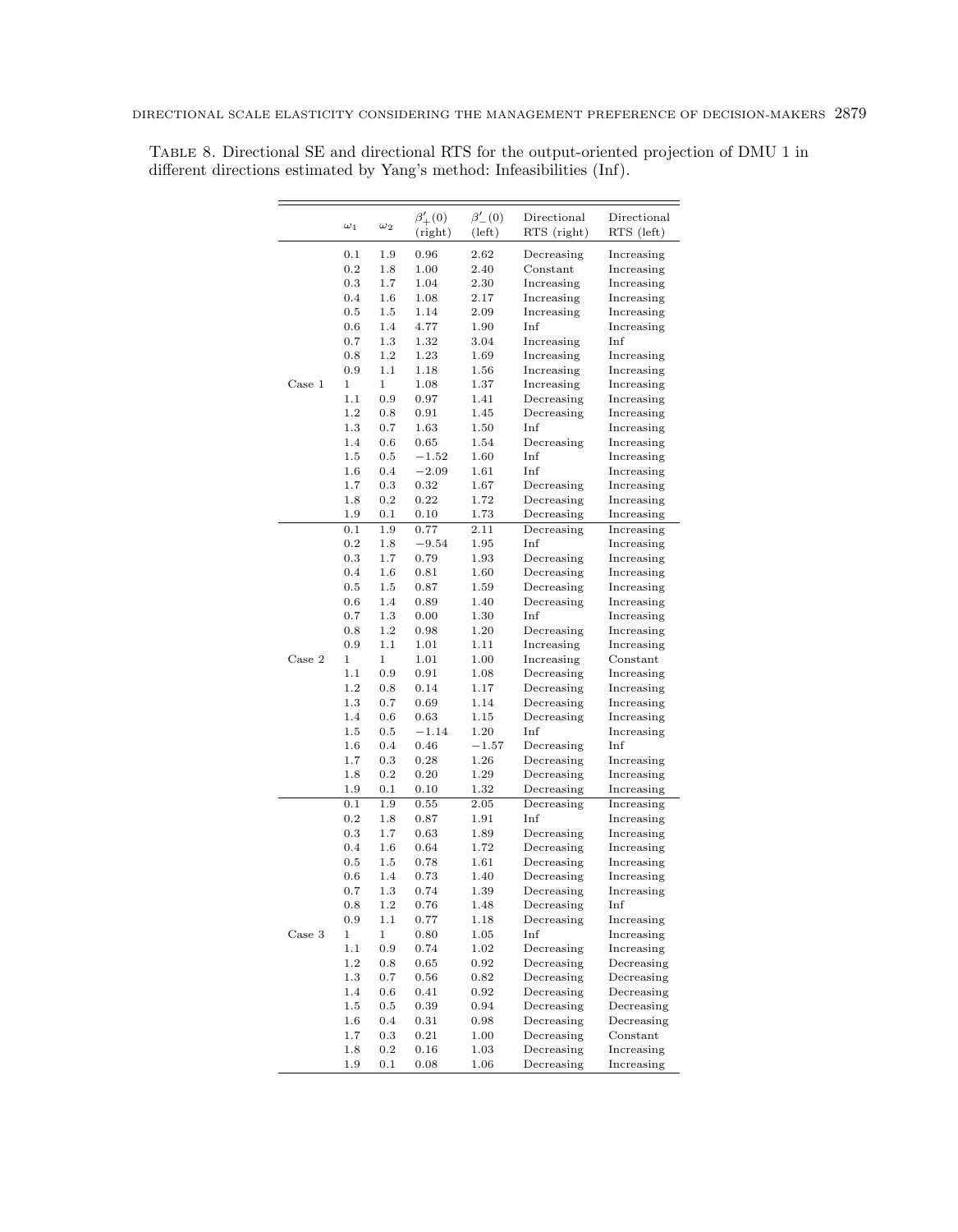are based on the simple linear programming. Hence, this method can be easily extended to a more generalized case and has a low computational cost.

## 5. Concluding remarks

The most existing approaches for quantitative analysis of RTS follow the concepts of the traditional RTS and SE in economics, i.e., the radial change in outputs resulting from the radial changes of all inputs. In actual multiple-input and multiple-output activities, due to the constraints of actual management needs and objective conditions, the goals of expanding inputs are not only to obtain increases in outputs, but also to expect the proportions of such increases consistent with the management preference of the decision-makers, which is usually not radial changes in outputs.

<span id="page-19-12"></span>This paper introduces the direction of output changes to describe the management preference of decisionmakers, and extends the concepts of directional SE and directional RTS in multi-output activities. Then, we propose a general DEA-based approach to numerically calculate the directional SE at any point on the DEA frontier. In this approach, the formula derivation of the directional SE requires no simplifying assumptions and can be easily extended to more general cases. Through the proposed definitions and measures of directional SE, one can identify the status of RTS in any given directions of input changes and output changes. Finally, we employ the data from 16 basic research institutions in CAS as the empirical example to illustrate the advantages of the analyses of directional SE and directional RTS. The results show that the proposed directional SE and directional RTS provide more precise information on how to adjust inputs to maximize output increases consistent with the decision maker's management preference.

<span id="page-19-16"></span><span id="page-19-6"></span><span id="page-19-5"></span><span id="page-19-4"></span><span id="page-19-3"></span><span id="page-19-2"></span>Acknowledgements. This research is supported by the National Natural Science Foundation of China (No. 71771082), Hunan Provincial Natural Science Foundation of China (No. 2017JJ1012).

#### **REFERENCES**

- <span id="page-19-15"></span><span id="page-19-8"></span><span id="page-19-7"></span><span id="page-19-0"></span>[1] K.B. Atici and V.V. Podinovski, Mixed partial elasticities in constant returns-to-scale production technologies. Eur. J. Oper. Res. 220 (2012) 262–269.
- <span id="page-19-10"></span>[2] B.M. Balk, R. Färe and G. Karagiannis, On directional scale elasticities. J. Prod. Anal. 43 (2015) 99-104.
- [3] R.D. Banker, Estimating most productive scale size using data envelopment analysis. Eur. J. Oper. Res. 17 (1984) 35–44.
- [4] R.D. Banker and R.M. Thrall, Estimation of returns to scale using data envelopment analysis. Eur. J. Oper. Res. 62 (1992) 74–84.
- <span id="page-19-9"></span><span id="page-19-1"></span>[5] R.D. Banker, A. Charnes and W.W. Cooper, Some models for estimating technical and scale inefficiencies in data envelopment analysis. Manage. Sci. 30 (1984) 1078–1092.
- <span id="page-19-13"></span>[6] R.D. Banker, W.W. Cooper, L.M. Seiford and J. Zhu, Returns to scale in DEA. In: Handbook on Data Envelopment Analysis. Springer, Boston, MA (2011).
- <span id="page-19-14"></span><span id="page-19-11"></span>[7] A. Emrouznejad and G.L. Yang, A survey and analysis of the first 40 years of scholarly literature in DEA: 1978–2016. Soc.-Econ. Planning Sci. 61 (2018) 4–8.
- [8] R. Färe, S. Grosskopf and C.K. Lovell, The Measurement of Efficiency of Production. Springer Netherlands (1985).
- [9] R. Färe, S. Grosskopf and C.K. Lovell, Production Frontiers. Cambridge University Press (1994).
- [10] M.J. Farrell, The measurement of productive efficiency. J. R. Stat. Soc.: Ser. A (General) 120 (1957) 253–281.
- [11] F.R. Førsund and L. Hjalmarsson, Calculating scale elasticity in DEA models. J. Oper. Res. Soc. 55 (2004) 1023–1038.
- [12] F.R. Førsund, L. Hjalmarsson, V.E. Krivonozhko and O.B. Utkin, Calculation of scale elasticities in DEA models: direct and indirect approaches. J. Prod. Anal. 28 (2007) 45–56.
- [13] F.R. Førsund, S.A. Kittelsen and V.E. Krivonozhko, Farrell revisited–Visualizing properties of DEA production frontiers. J. Oper. Res. Soc. 60 (2009) 1535–1545.
- [14] R. Frisch, Theory of Production. D. Reidel Publ. Co, Dordrecht, Holland (1965).
- [15] B. Golany and G. Yu, Estimating returns to scale in DEA. Eur. J. Oper. Res. 103 (1997) 28–37.
- [16] M. Mirjaberi and R. Kazemi Matin, On the calculation of directional scale elasticity in data envelopment analysis. Asia-Pac. J. Oper. Res. 33 (2016) 1650026.
- [17] V.V. Podinovski, Returns to scale in convex production technologies. Eur. J. Oper. Res. 258 (2017) 970–982.
- [18] V.V. Podinovski and F.R. Førsund, Differential characteristics of efficient frontiers in data envelopment analysis. Oper. Res. 58 (2010) 1743–1754.